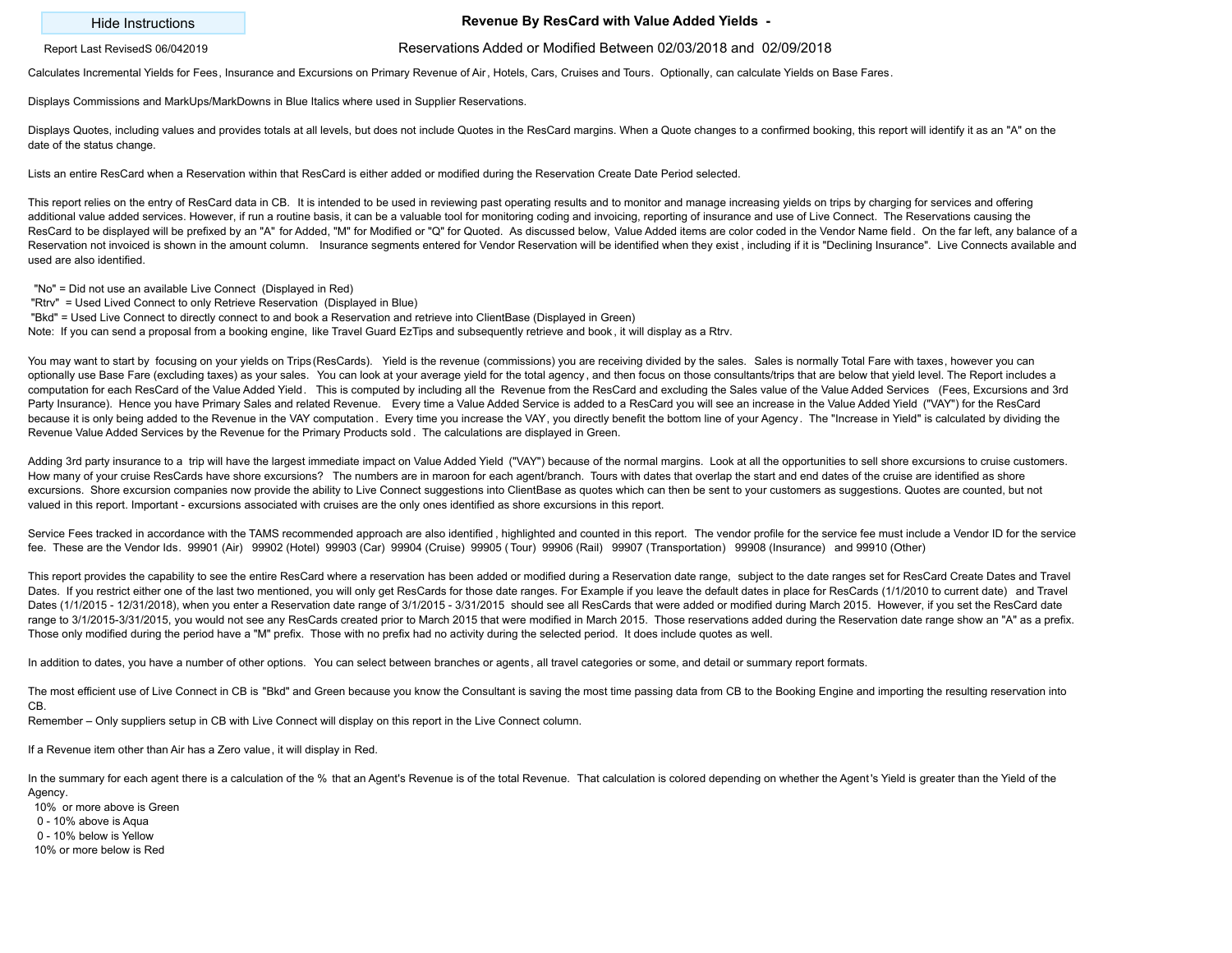|                                       |                       | Rescard Create Date From:             |       |                         | 01/01/15 |              |                     |                | Reservations Created or Modified From: |       |                                              | 02/03/18               |       |                           | ResCard Trip Start Date From: |                    |                         | 01/01/15            |             |
|---------------------------------------|-----------------------|---------------------------------------|-------|-------------------------|----------|--------------|---------------------|----------------|----------------------------------------|-------|----------------------------------------------|------------------------|-------|---------------------------|-------------------------------|--------------------|-------------------------|---------------------|-------------|
|                                       |                       | Rescard Create Date To:               |       | 01/31/20                |          |              |                     |                | Reservations Created or Modified To:   |       |                                              | 02/09/18               |       |                           | ResCard Trip Start Date To:   |                    |                         | 12/31/20            |             |
| 6/7/2019<br>1:49:38PM                 |                       |                                       |       |                         |          |              |                     |                |                                        |       | Revenue By ResCard with Value Added Yields - |                        |       | <b>Detail</b>             |                               |                    |                         |                     | Page 2      |
| <b>Client Name</b> Rescard Lin        |                       |                                       |       | <b>Create</b>           |          | <b>Start</b> | <b>End</b>          |                | <b>Sales Amt Total Rev</b>             |       |                                              | Yield                  |       | Comm                      | Disc/Markup                   | <b>Destination</b> |                         | Vendor Live         |             |
| Reserved                              |                       | <b>Vendor Name</b>                    |       | <b>Reservation Line</b> |          |              |                     | Pax            | Sales Amt                              |       | <b>Total Rev</b>                             | Yield                  |       | Comm                      | Disc/MarkUp                   |                    | <b>Bal To Invoice</b>   | <b>Insured Cnct</b> |             |
| <b>Agent Name</b>                     |                       |                                       |       | Darlene Porter          |          |              |                     |                | 78622 DP                               |       |                                              | Darl@demo.com          |       |                           | 3                             | Sidney             |                         |                     |             |
| <b>Bern/Dennis &amp; Kristi</b>       |                       |                                       | 27893 | 02/04/18                |          | 06/09/18     | 06/16/18            |                | 6,157                                  |       | 965                                          | 15.7%                  |       | Grenada                   |                               |                    |                         |                     |             |
| A 02/04/18 Unique Vacations           |                       |                                       |       |                         |          | Tour         |                     | 2              | 6,107                                  |       | 915                                          | 15.0%                  |       |                           |                               |                    | 0                       | Yes                 |             |
| A 02/04/18 Tour Planning & Management |                       |                                       |       |                         |          | P            | <b>Service Fees</b> | $\overline{2}$ | 50                                     |       | 50                                           | 100.0%                 |       |                           |                               |                    | 0                       |                     |             |
| Primary                               | Sales:                | \$6,107                               |       | Rev:                    | \$915    |              | Yield: 15.0%        |                | Add on Rev:                            | \$50  |                                              | <b>Adjusted Yield:</b> | 15.8% |                           |                               |                    | 5.5% Increase in Yield  |                     |             |
| <b>Brun/Randy &amp; Jenn</b>          |                       |                                       | 27896 | 02/06/18                |          | 06/03/18     | 06/08/18            |                | 13,278                                 |       | 1,678                                        | 12.6%                  |       | Aruba                     |                               |                    |                         |                     |             |
| A 02/05/18 Travel Impressions ++      |                       |                                       |       |                         |          | P<br>Tour    |                     | 7              | 13,228                                 |       | 1,628                                        | 12.3%                  |       |                           |                               |                    | n                       | Yes                 | <b>Rtrv</b> |
| A 02/06/18 Tour Planning & Management |                       |                                       |       |                         |          | P            | Service Fees        | $\overline{7}$ | 50                                     |       | 50                                           | 100.0%                 |       |                           |                               |                    | 0                       |                     |             |
| Primary                               | Sales:                | \$13,228                              |       | Rev:                    | \$1,628  |              | Yield: 12.3%        |                | Add on Rev:                            | \$50  |                                              | <b>Adjusted Yield:</b> | 12.7% |                           |                               |                    | 3.1% Increase in Yield  |                     |             |
| Dose/Kevin & Cathy                    |                       |                                       | 27902 | 02/07/18                |          | 06/03/18     | 06/10/18            |                | 9,717                                  |       | 795                                          | 8.2%                   |       | <b>Dominican Republic</b> |                               |                    |                         |                     |             |
| A 02/04/18 Travel Impressions ++      |                       |                                       |       |                         |          | P<br>Tour    |                     | 4              | 6,711                                  |       | 561                                          | 8.4%                   |       |                           |                               |                    | 0                       | Yes                 | <b>Rtrv</b> |
| A 02/04/18                            |                       | Travel Impressions ++                 |       |                         |          | P<br>Tour    |                     | 2              | 2,956                                  |       | 184                                          | 6.2%                   |       |                           |                               |                    | 0                       | Yes                 | <b>Rtrv</b> |
| A 02/07/18                            |                       | <b>Tour Planning &amp; Management</b> |       |                         |          | P            | <b>Service Fees</b> | 6              | 50                                     |       | 50                                           | 100.0%                 |       |                           |                               |                    | 0                       |                     |             |
| Primary                               | Sales:                | \$9,667                               |       | Rev:                    | \$745    |              | Yield: 7.7%         |                | Add on Rev:                            | \$50  |                                              | <b>Adjusted Yield:</b> | 8.2%  |                           |                               | 6.7%               | Increase in Yield       |                     |             |
| Pohl/Keith & Renee                    |                       |                                       | 27906 | 02/07/18                |          | 03/02/18     | 03/05/18            |                | 2,563                                  |       | 343                                          | 13.4%                  |       | <b>Riviera Maya</b>       |                               |                    |                         |                     |             |
| A 02/06/18                            | Travel Impressions ++ |                                       |       |                         |          | P.<br>Tour   |                     | 2              | 2,513                                  |       | 293                                          | 11.6%                  |       |                           |                               |                    | 0                       | Yes                 | <b>Rtrv</b> |
| A 02/07/18                            |                       | <b>Tour Planning &amp; Management</b> |       |                         |          | P            | <b>Service Fees</b> | $\overline{2}$ | 50                                     |       | 50                                           | 100.0%                 |       |                           |                               |                    | 0                       |                     |             |
| Primary                               | Sales:                | \$2,513                               |       | Rev:                    | \$293    |              | Yield: 11.6%        |                | Add on Rev:                            | \$50  |                                              | <b>Adjusted Yield:</b> | 13.6% |                           |                               |                    | 17.1% Increase in Yield |                     |             |
| <b>Lich/Jeff &amp; Jennifer</b>       |                       |                                       | 27907 | 02/07/18                |          | 06/02/18     | 06/09/18            |                | 10,760                                 |       | 1,090                                        | 10.1%                  |       | <b>Dominican Republic</b> |                               |                    |                         |                     |             |
| A 02/05/18                            | Travel Impressions ++ |                                       |       |                         |          | P<br>Tour    |                     | 5              | 7,369                                  |       | 674                                          | 9.1%                   |       |                           |                               |                    | 0                       | Yes                 | <b>Rtrv</b> |
| A 02/05/18                            |                       | Travel Impressions ++                 |       |                         |          | P<br>Tour    |                     | 2              | 3,292                                  |       | 316                                          | 9.6%                   |       |                           |                               |                    | 0                       | Yes                 | <b>Rtrv</b> |
| A 02/07/18                            |                       | <b>Tour Planning &amp; Management</b> |       |                         |          |              | <b>Service Fees</b> | 2              | 50                                     |       | 50                                           | 100.0%                 |       |                           |                               |                    | 0                       |                     |             |
| A 02/07/18                            |                       | <b>Tour Planning &amp; Management</b> |       |                         |          |              | <b>Service Fees</b> | 2              | 50                                     |       | 50                                           | 100.0%                 |       |                           |                               |                    | 0                       |                     |             |
| Primary                               | Sales:                | \$10,660                              |       | Rev:                    | \$990    |              | <b>Yield: 9.3%</b>  |                | Add on Rev:                            | \$100 |                                              | <b>Adjusted Yield:</b> | 10.2% |                           |                               |                    | 10.1% Increase in Yield |                     |             |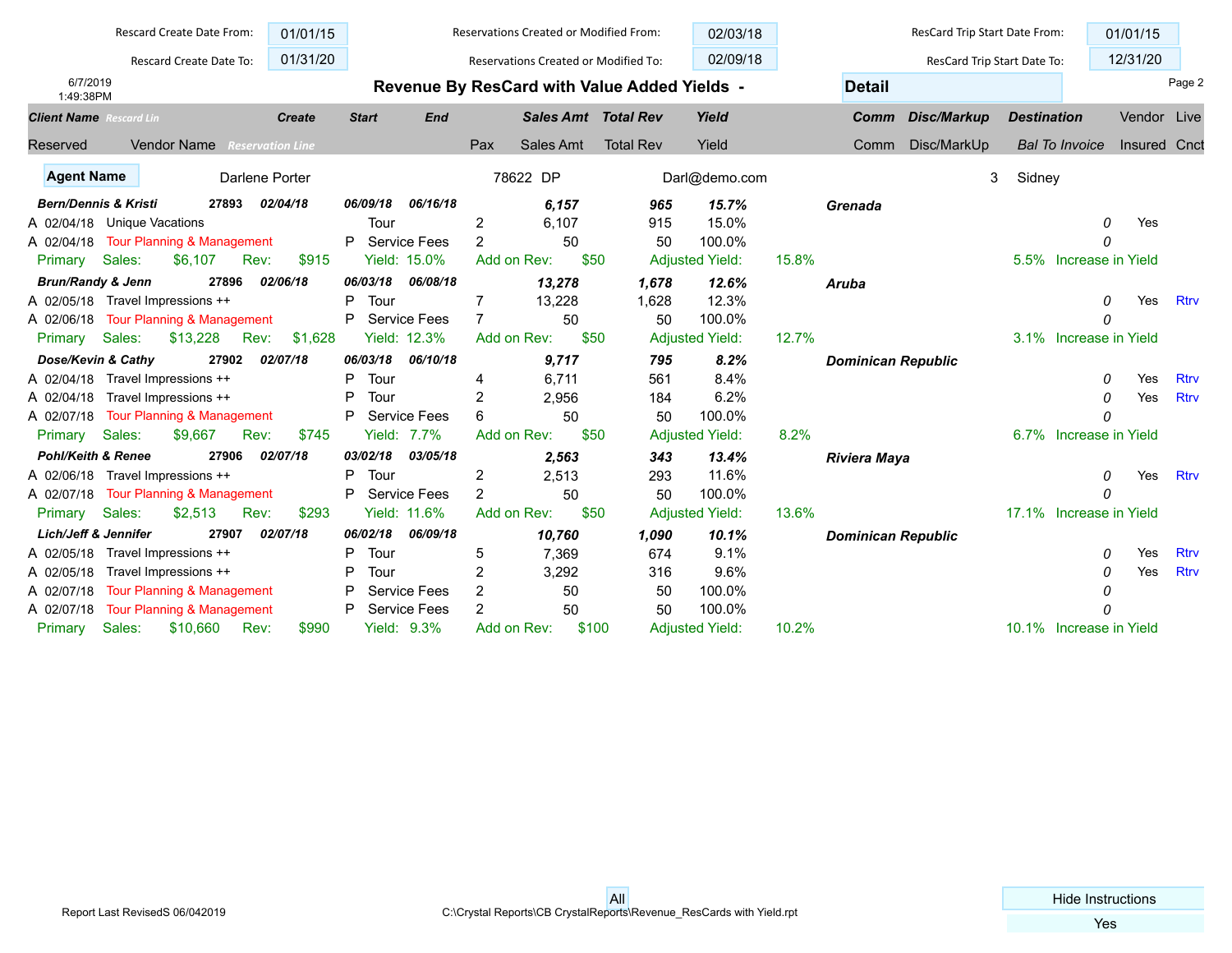|                                | Rescard Create Date From:<br>01/01/15 |                         |                       |                  |              | Reservations Created or Modified From:                                        |                           | 02/03/18                    |             |                              | ResCard Trip Start Date From: |                                              | 01/01/15            |        |
|--------------------------------|---------------------------------------|-------------------------|-----------------------|------------------|--------------|-------------------------------------------------------------------------------|---------------------------|-----------------------------|-------------|------------------------------|-------------------------------|----------------------------------------------|---------------------|--------|
|                                | Rescard Create Date To:               | 01/31/20                |                       |                  |              | <b>Reservations Created or Modified To:</b>                                   |                           | 02/09/18                    |             |                              |                               | ResCard Trip Start Date To:                  | 12/31/20            |        |
| 6/7/2019<br>1:49:38PM          |                                       |                         |                       |                  |              | Revenue By ResCard with Value Added Yields -                                  |                           |                             |             | <b>Detail</b>                |                               |                                              |                     | Page 3 |
| <b>Client Name</b> Rescard Lin |                                       | <b>Create</b>           | <b>Start</b>          | <b>End</b>       |              | <b>Sales Amt Total Rev</b>                                                    |                           | Yield                       |             | Comm                         | Disc/Markup                   | <b>Destination</b>                           | Vendor Live         |        |
| Reserved                       | <b>Vendor Name</b>                    | <b>Reservation Line</b> |                       |                  | Pax          | Sales Amt                                                                     | <b>Total Rev</b>          | Yield                       |             | Comm                         | Disc/MarkUp                   | <b>Bal To Invoice</b>                        | <b>Insured Cnct</b> |        |
| <b>Agent Name</b>              |                                       | <b>DP</b>               |                       | <b>Sales Amt</b> |              | <b>Total Rev</b>                                                              | Yield                     | % of Total                  |             | <b>Avg Rev/ResCard</b>       |                               | $\overline{\phantom{a}}$                     | <b>RsCrds Rsr</b>   |        |
|                                | <b>Darlene Porter</b>                 |                         |                       | 42,477           |              | 4,870                                                                         | 11.5%                     | 8.2%                        |             | \$974                        |                               |                                              | 5                   | 13     |
|                                |                                       | <b>Travel Type</b>      |                       | <b>Sales</b>     |              | <b>Revenue</b>                                                                | Yield                     | <b>VAY</b>                  | <b>Rsrv</b> | Paxs                         | Pax/Rsrv                      | <b>Revenue/Rsrv</b>                          | Revenue/Pax         |        |
|                                | Cruise                                |                         |                       | 0                |              |                                                                               | $-$ %                     |                             |             |                              |                               |                                              |                     |        |
|                                | Tour                                  |                         |                       | 42,177           |              | 4,570                                                                         | 10.8%                     |                             | 7           | 24                           | 3.43                          | 652.85                                       |                     | 190.42 |
|                                | Primary                               |                         |                       | 42,177           |              | 4,570                                                                         | 10.8%                     | 10.8%                       |             |                              |                               |                                              |                     |        |
|                                | <b>Shore Excursions</b>               |                         |                       |                  |              |                                                                               | $-$ %                     | $-$ %                       |             |                              |                               |                                              |                     |        |
|                                | Insurance                             |                         |                       |                  |              | $\overline{\phantom{a}}$                                                      | $-$ %                     | $-9/6$                      |             |                              |                               |                                              |                     |        |
|                                | Fees                                  |                         |                       | 300              |              | 300                                                                           | 100.0%                    | $.7\%$                      | 6           | 21                           | 3.50                          | 50.00                                        |                     | 14.29  |
|                                | Add on Revenue                        |                         |                       | 300              |              | 300                                                                           | 100.0%                    | 11.5%                       |             | :True Yield on Primary Sales |                               | 6.6% Increase in Yield                       |                     |        |
| 5                              | <b>ResCards with fees of</b>          | 5                       | <b>Total ResCards</b> |                  | $\mathbf{0}$ | out of                                                                        | $\mathbf{0}$              | <b>Cruise ResCards with</b> |             |                              |                               | <b>0 Cruise Shore Excursion Reservations</b> |                     |        |
|                                | 5 Insurance ResCards of the 5 Total   |                         |                       |                  |              | - 0 Declines, 0 Quotes, 0 Insurance Company Policies, 5 Supplier - 0 Had Both |                           |                             |             |                              |                               |                                              |                     |        |
|                                | Averages: ResCard Sales:              | \$8,495                 | ResCard Rev:          |                  | \$974        |                                                                               | <b>Reservation Sales:</b> | \$3,267                     |             | Reservation Rev:             | \$375                         | Reservations/Rescard:                        |                     | 2.6    |
|                                | <b>Reservation Adds</b>               |                         | 13                    | \$42,477         |              | \$4,870                                                                       | 11.5%                     |                             |             |                              |                               |                                              |                     |        |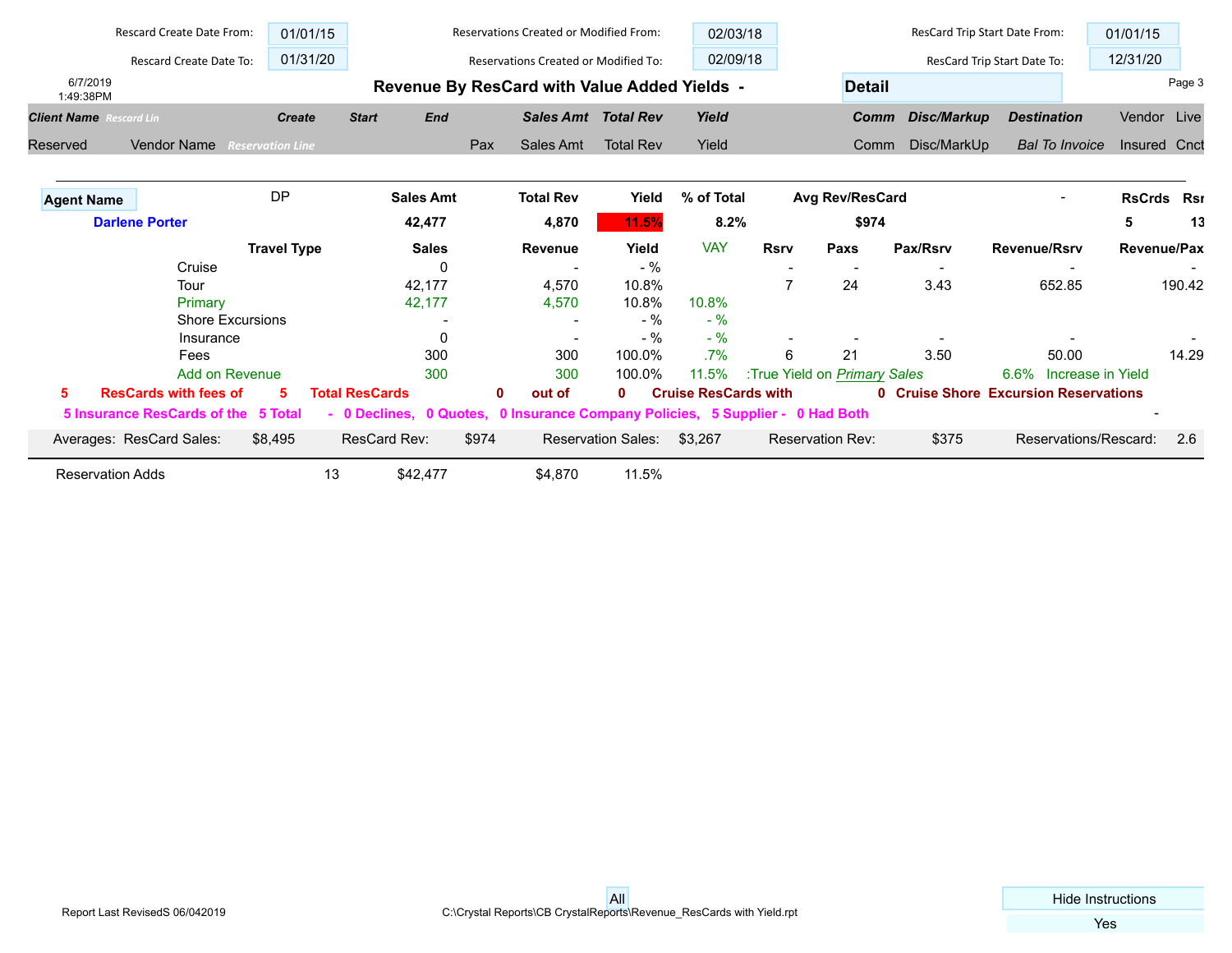|                                | Rescard Create Date From:                | 01/01/15              |                   |                     |                | Reservations Created or Modified From: |                                                     | 02/03/18               |       |                           | ResCard Trip Start Date From: |                    |                                    | 01/01/15          |             |
|--------------------------------|------------------------------------------|-----------------------|-------------------|---------------------|----------------|----------------------------------------|-----------------------------------------------------|------------------------|-------|---------------------------|-------------------------------|--------------------|------------------------------------|-------------------|-------------|
|                                | Rescard Create Date To:                  | 01/31/20              |                   |                     |                | Reservations Created or Modified To:   |                                                     | 02/09/18               |       |                           | ResCard Trip Start Date To:   |                    |                                    | 12/31/20          |             |
| 6/7/2019<br>1:49:38PM          |                                          |                       |                   |                     |                |                                        | <b>Revenue By ResCard with Value Added Yields -</b> |                        |       | <b>Detail</b>             |                               |                    |                                    |                   | Page 4      |
| <b>Client Name</b> Rescard Lin |                                          | <b>Create</b>         | <b>Start</b>      | <b>End</b>          |                | <b>Sales Amt Total Rev</b>             |                                                     | Yield                  |       | Comm                      | <b>Disc/Markup</b>            | <b>Destination</b> |                                    | Vendor Live       |             |
| Reserved                       | <b>Vendor Name</b> Reservation Line      |                       |                   |                     | Pax            | Sales Amt                              | <b>Total Rev</b>                                    | Yield                  |       | Comm                      | Disc/MarkUp                   |                    | <b>Bal To Invoice</b> Insured Cnct |                   |             |
| <b>Agent Name</b>              |                                          | Donna Spring          |                   |                     |                | 105980 DS                              |                                                     | Donn@demo.com          |       |                           | 0                             |                    | Demo Vacations                     |                   |             |
| Zimm/Gary                      | 26803                                    | 04/05/17              | 06/19/18          | 07/02/18            |                | 15,524                                 | 1,642                                               | 10.6%                  |       | Alaska                    |                               |                    |                                    |                   |             |
| M 04/05/17                     | Princess Cruises ++                      |                       | Cruise<br>P       |                     | 3              | 12,045                                 | 1,163                                               | 9.7%                   |       |                           |                               |                    | 0                                  | <b>DECLN Rtrv</b> |             |
| 01/17/18                       | Princess Cruises ++                      |                       | P<br>Cruise       |                     | 3              | 430                                    | 0                                                   | 0.0%                   |       |                           |                               |                    | 0                                  |                   | No          |
| 01/17/18                       | <b>ShoreTrips</b>                        |                       | P<br>Tour         |                     | 3              | 615                                    | 80                                                  | 13.0%                  |       |                           |                               |                    | O                                  |                   | <b>Rtrv</b> |
| 01/17/18                       | <b>ShoreTrips</b>                        |                       | D<br>Tour         |                     | 3              | 597                                    | 78                                                  | 13.0%                  |       |                           |                               |                    | O                                  |                   | <b>Rtrv</b> |
| 01/17/18                       | <b>ShoreTrips</b>                        |                       | D<br>Tour         |                     | 3              | 873                                    | 113                                                 | 13.0%                  |       |                           |                               |                    | O                                  |                   | <b>Rtrv</b> |
| 01/17/18                       | Travel Bound +                           |                       | D<br>Tour         |                     | 3              | 394                                    | 55                                                  | 14.0%                  |       |                           |                               |                    | O                                  |                   | <b>Rtrv</b> |
| 03/26/18                       | Travel Guard International ++            |                       | P<br>Insurance    |                     | 3              | 571                                    | 152                                                 | 26.7%                  |       |                           |                               |                    | 0                                  |                   | <b>No</b>   |
| Primary                        | Sales:<br>\$12,868                       | Rev:<br>\$1,219       | Yield:            | 9.5%                | Add on Rev:    | \$423                                  |                                                     | <b>Adjusted Yield:</b> | 12.8% |                           |                               |                    | 34.7% Increase in Yield            |                   |             |
| Voza/Lesli                     | 27358                                    | 08/30/17              | 03/31/18          | 04/06/18            |                | 4,294                                  | 513                                                 | 12.0%                  |       | <b>Dominican Republic</b> |                               |                    |                                    |                   |             |
| M 08/30/17                     | Travel Impressions ++                    |                       | Tour<br>P         |                     | 2              | 4,244                                  | 463                                                 | 10.9%                  |       |                           |                               |                    | 0                                  | Yes               | Rtrv        |
| M 08/30/17                     | <b>Tour Planning &amp; Management</b>    |                       | P                 | <b>Service Fees</b> | 2              | 50                                     | 50                                                  | 100.0%                 |       |                           |                               |                    | 0                                  |                   |             |
| Primary                        | Sales:<br>\$4,244                        | Rev:<br>\$463         |                   | Yield: 10.9%        | Add on Rev:    | \$50                                   |                                                     | <b>Adjusted Yield:</b> | 12.1% |                           |                               |                    | 10.8% Increase in Yield            |                   |             |
| <b>Wald/Helen</b>              | 27429                                    | 09/25/17              | 03/11/18          | 04/10/18            |                | 3,467                                  | 266                                                 | 7.7%                   |       | Germany                   |                               |                    |                                    |                   |             |
| M 09/25/17                     | Delta Vacations                          |                       | P<br>Tour         |                     |                | 3,427                                  | 226                                                 | 6.6%                   |       |                           |                               |                    | 0                                  | Yes               | <b>Rtrv</b> |
|                                | M 09/25/17 Air Reservation Management    |                       | P                 | <b>Service Fees</b> |                | 40                                     | 40                                                  | 100.0%                 |       |                           |                               |                    | 0                                  |                   |             |
| Primary Sales:                 | \$3,427                                  | \$226<br>Rev:         |                   | Yield: 6.6%         | Add on Rev:    | \$40                                   |                                                     | <b>Adjusted Yield:</b> | 7.8%  |                           |                               |                    | 17.7% Increase in Yield            |                   |             |
|                                | <b>Brow/Derek &amp; Celeste</b><br>27816 | 01/17/18              | 09/16/18          | 09/30/18            |                | 8,801                                  | 1,138                                               | 12.9%                  |       | <b>France</b>             |                               |                    |                                    |                   |             |
| 02/02/18                       | Delta Air Lines ++                       |                       | P<br>Air          |                     | $\overline{c}$ | 417                                    | 0                                                   | 0.0%                   |       |                           |                               |                    | 0                                  |                   |             |
| A 02/06/18                     | Easyjet                                  |                       | Air               |                     | 2              | 279                                    | 0                                                   | 0.0%                   |       |                           |                               |                    | 0                                  |                   |             |
| 02/02/18                       | L'Orologio Hotel Florence/Wtb Hotels     |                       | Hotel             |                     | 2              | 1,099                                  | 110                                                 | 10.0%                  |       |                           |                               |                    | 1,099                              |                   |             |
| 02/02/18                       | Delta Vacations                          |                       | P<br>Tour         |                     | $\overline{2}$ | 5,750                                  | 766                                                 | 13.3%                  |       |                           |                               |                    | 4,950                              |                   | <b>Rtrv</b> |
| 02/02/18                       | Travel Bound +                           |                       | P<br>Tour         |                     | $\overline{2}$ | 1,157                                  | 162                                                 | 14.0%                  |       |                           |                               |                    | 957                                |                   | <b>Rtrv</b> |
| 02/02/18                       | <b>Tour Planning &amp; Management</b>    |                       | P                 | <b>Service Fees</b> | $\overline{2}$ | 100                                    | 100                                                 | 100.0%                 |       |                           |                               |                    | 0                                  |                   |             |
| Primary                        | Sales:<br>\$8,701                        | \$1,038<br>Rev:       |                   | Yield: 11.9%        | Add on Rev:    | \$100                                  |                                                     | <b>Adjusted Yield:</b> | 13.1% |                           |                               |                    | 9.6% Increase in Yield             |                   |             |
| <b>Brow/Lyle</b>               | 27895                                    | 02/05/18              | 08/03/18          | 08/13/18            |                | 10,213                                 | 1,176                                               | 11.5%                  |       | Hawaii - Maui             |                               |                    |                                    |                   |             |
|                                | A 02/05/18 Travel Impressions ++         |                       | Tour<br>Ρ         |                     | 4              | 10,113                                 | 1,076                                               | 10.6%                  |       |                           |                               |                    | 5.754                              | Yes               | Rtrv        |
|                                | A 02/05/18 Tour Planning & Management    |                       | P Service Fees    |                     | $\overline{4}$ | 100                                    | 100                                                 | 100.0%                 |       |                           |                               |                    |                                    |                   |             |
| Primary Sales:                 |                                          | \$10,113 Rev: \$1,076 |                   | Yield: 10.6%        |                | Add on Rev: \$100                      |                                                     | <b>Adjusted Yield:</b> | 11.6% |                           |                               |                    | 9.3% Increase in Yield             |                   |             |
| Plaster Jr./Larry              |                                          | 27908 02/07/18        | 06/28/18 07/11/18 |                     |                | 9,665                                  | 886                                                 | 9.2%                   |       |                           | Hawaii - Honolulu/Oahu        |                    |                                    |                   |             |
|                                | A 02/07/18 American Airlines             |                       | Air               |                     | 2              | 455                                    | 0                                                   | 0.0%                   |       |                           |                               |                    | 0                                  |                   |             |
|                                | A 02/07/18 Classic Vacations +           |                       | Tour<br>P.        |                     | 2              | 9,110                                  | 786                                                 | 8.6%                   |       |                           |                               |                    | 5,715                              | Yes               | Rtrv        |
|                                | A 02/07/18 Tour Planning & Management    |                       | P Service Fees    |                     | 2              | 100                                    | 100                                                 | 100.0%                 |       |                           |                               |                    | 0                                  |                   |             |
| Primary Sales:                 | \$9,565                                  | \$786<br>Rev:         |                   | <b>Yield: 8.2%</b>  | Add on Rev:    | \$100                                  |                                                     | <b>Adjusted Yield:</b> | 9.3%  |                           |                               |                    | 12.7% Increase in Yield            |                   |             |
|                                |                                          |                       |                   |                     |                |                                        |                                                     |                        |       |                           |                               |                    |                                    |                   |             |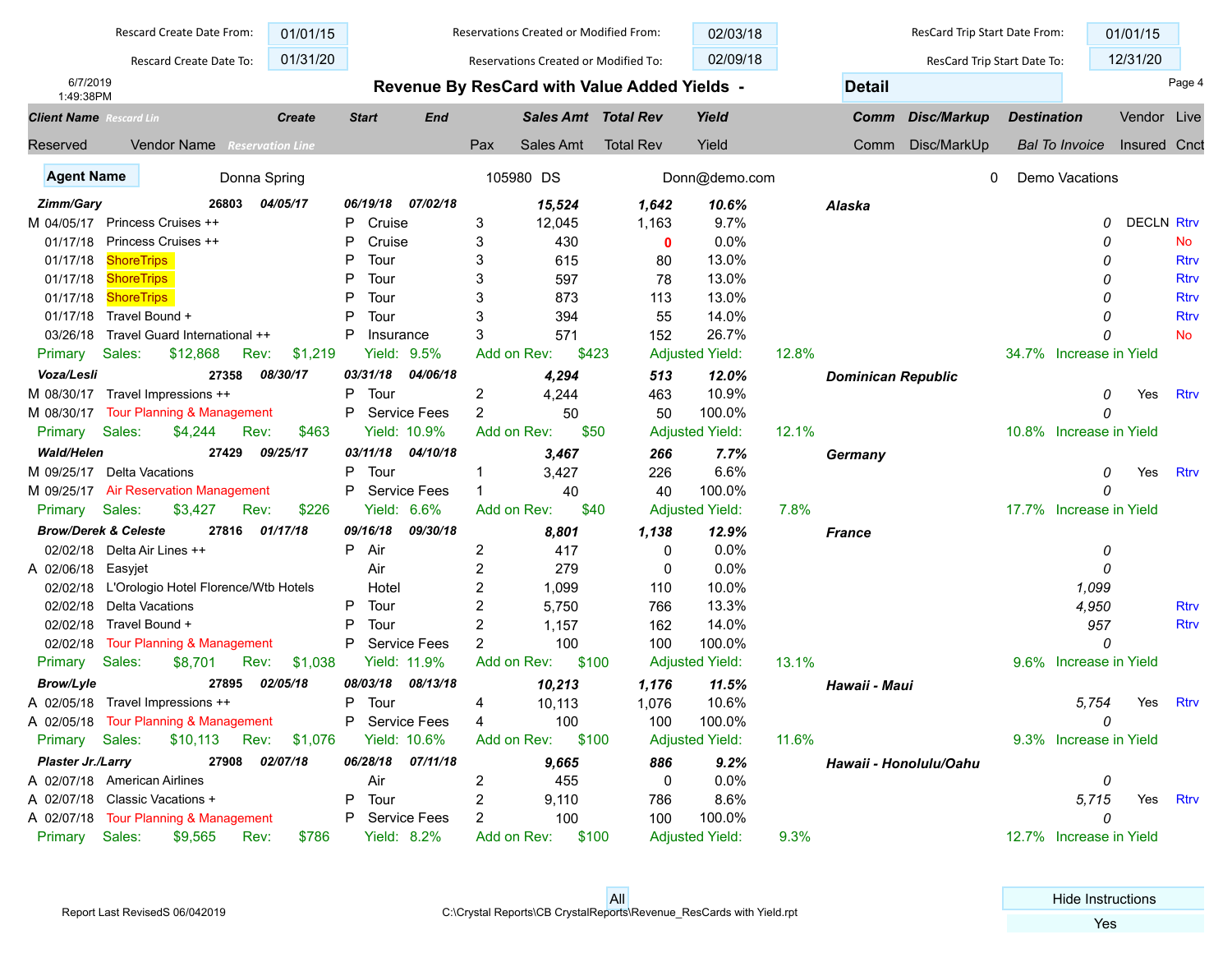|                                | Rescard Create Date From:                    | 01/01/15                |                |                     |                | Reservations Created or Modified From: |                                              | 02/03/18               |               | ResCard Trip Start Date From: |                         |                   | 01/01/15     |             |
|--------------------------------|----------------------------------------------|-------------------------|----------------|---------------------|----------------|----------------------------------------|----------------------------------------------|------------------------|---------------|-------------------------------|-------------------------|-------------------|--------------|-------------|
|                                | Rescard Create Date To:                      | 01/31/20                |                |                     |                | Reservations Created or Modified To:   |                                              | 02/09/18               |               | ResCard Trip Start Date To:   |                         |                   | 12/31/20     |             |
| 6/7/2019<br>1:49:38PM          |                                              |                         |                |                     |                |                                        | Revenue By ResCard with Value Added Yields - |                        | <b>Detail</b> |                               |                         |                   |              | Page 5      |
| <b>Client Name</b> Rescard Lin |                                              | <b>Create</b>           | <b>Start</b>   | <b>End</b>          |                | <b>Sales Amt</b> Total Rev             |                                              | Yield                  | Comm          | Disc/Markup                   | <b>Destination</b>      |                   | Vendor       | Live        |
| Reserved                       | <b>Vendor Name</b>                           | <b>Reservation Line</b> |                |                     | Pax            | Sales Amt                              | <b>Total Rev</b>                             | Yield                  | Comm          | Disc/MarkUp                   | <b>Bal To Invoice</b>   |                   | Insured Cnct |             |
|                                | <b>Hamm/David &amp; Loraine</b><br>27911     | 02/08/18                | 03/03/18       | 03/21/18            |                | 6,346                                  | 924                                          | 14.6%                  | <b>Madrid</b> |                               |                         |                   |              |             |
| 02/12/18                       | AC Hotel Cordoba                             |                         | Hotel          |                     | 2              | 210                                    | 19                                           | 9.1%                   |               |                               |                         | 0                 |              |             |
| 02/12/18                       | AC Hotel Atocha                              |                         | Hotel          |                     | 2              | 310                                    | 28                                           | 9.1%                   |               |                               |                         | 0                 |              |             |
| A 02/08/18                     | <b>Delta Vacations</b>                       |                         | Tour<br>P      |                     | 2              | 3,605                                  | 449                                          | 12.4%                  |               |                               |                         | 0                 |              | <b>Rtrv</b> |
| 02/12/18                       | Travel Bound +                               |                         | Tour<br>P      |                     | 2              | 1,588                                  | 222                                          | 14.0%                  |               |                               |                         | O                 |              | <b>Rtrv</b> |
| 02/12/18                       | Travel Guard International ++                |                         | P<br>Insurance |                     | $\overline{2}$ | 583                                    | 156                                          | 26.7%                  |               |                               |                         |                   |              | <b>Rtrv</b> |
| A 02/08/18                     | <b>Tour Planning &amp; Management</b>        |                         | P              | <b>Service Fees</b> | 2              | 50                                     | 50                                           | 100.0%                 |               |                               |                         |                   |              |             |
| Primary                        | Sales:<br>\$5,713<br>Rev:                    | \$718                   |                | Yield: 12.6%        | Add on Rev:    | \$206                                  |                                              | <b>Adjusted Yield:</b> | 16.2%         |                               | 28.6% Increase in Yield |                   |              |             |
| Abel/Alan                      | 27912                                        | 02/08/18                | 08/22/18       | 09/01/18            |                | 5,945                                  | 633                                          | 10.6%                  | Colorado      |                               |                         |                   |              |             |
| 02/13/18                       | United Airlines ++                           |                         | Air<br>P       |                     |                | 410                                    | 0                                            | 0.0%                   |               |                               |                         | 0                 |              |             |
| 02/13/18                       | Townplace Suites Columbus Airport            |                         | Hotel          |                     |                | 149                                    | 15                                           | 10.0%                  |               |                               |                         |                   |              |             |
| 02/13/18                       | Townplace Suites Columbus Airport            |                         | Hotel          |                     |                | 110                                    | 11                                           | 10.0%                  |               |                               |                         | 0                 |              |             |
| A 02/08/18                     | Tauck World Discovery +                      |                         | Tour<br>P      |                     |                | 5.246                                  | 577                                          | 11.0%                  |               |                               |                         | 4,661             | Yes          | <b>No</b>   |
| 02/13/18                       | <b>Air Reservation Management</b>            |                         | P              | Service Fees        |                | 30                                     | 30                                           | 100.0%                 |               |                               |                         | 0                 |              |             |
| Primary                        | \$5,915<br>Sales:<br>Rev:                    | \$603                   |                | Yield: 10.2%        | Add on Rev:    | \$30                                   |                                              | <b>Adjusted Yield:</b> | 10.7%         |                               | 5.0%                    | Increase in Yield |              |             |
|                                | <b>Palte &amp; Kristine Thatche</b><br>27918 | 02/09/18                | 07/15/18       | 07/21/18            |                | 5,004                                  | 645                                          | 12.9%                  | Cancun        |                               |                         |                   |              |             |
| A 02/09/18                     | Travel Impressions ++                        |                         | Tour<br>P      |                     | 2              | 4,954                                  | 595                                          | 12.0%                  |               |                               |                         | 4,456             | Yes          | <b>Rtrv</b> |
| A 02/09/18                     | <b>Tour Planning &amp; Management</b>        |                         | P              | <b>Service Fees</b> | $\overline{2}$ | 50                                     | 50                                           | 100.0%                 |               |                               |                         | O                 |              |             |
| Primary                        | Sales:<br>\$4,954<br>Rev:                    | \$595                   |                | Yield: 12.0%        | Add on Rev:    | \$50                                   |                                              | <b>Adjusted Yield:</b> | 13.0%         |                               | 8.4% Increase in Yield  |                   |              |             |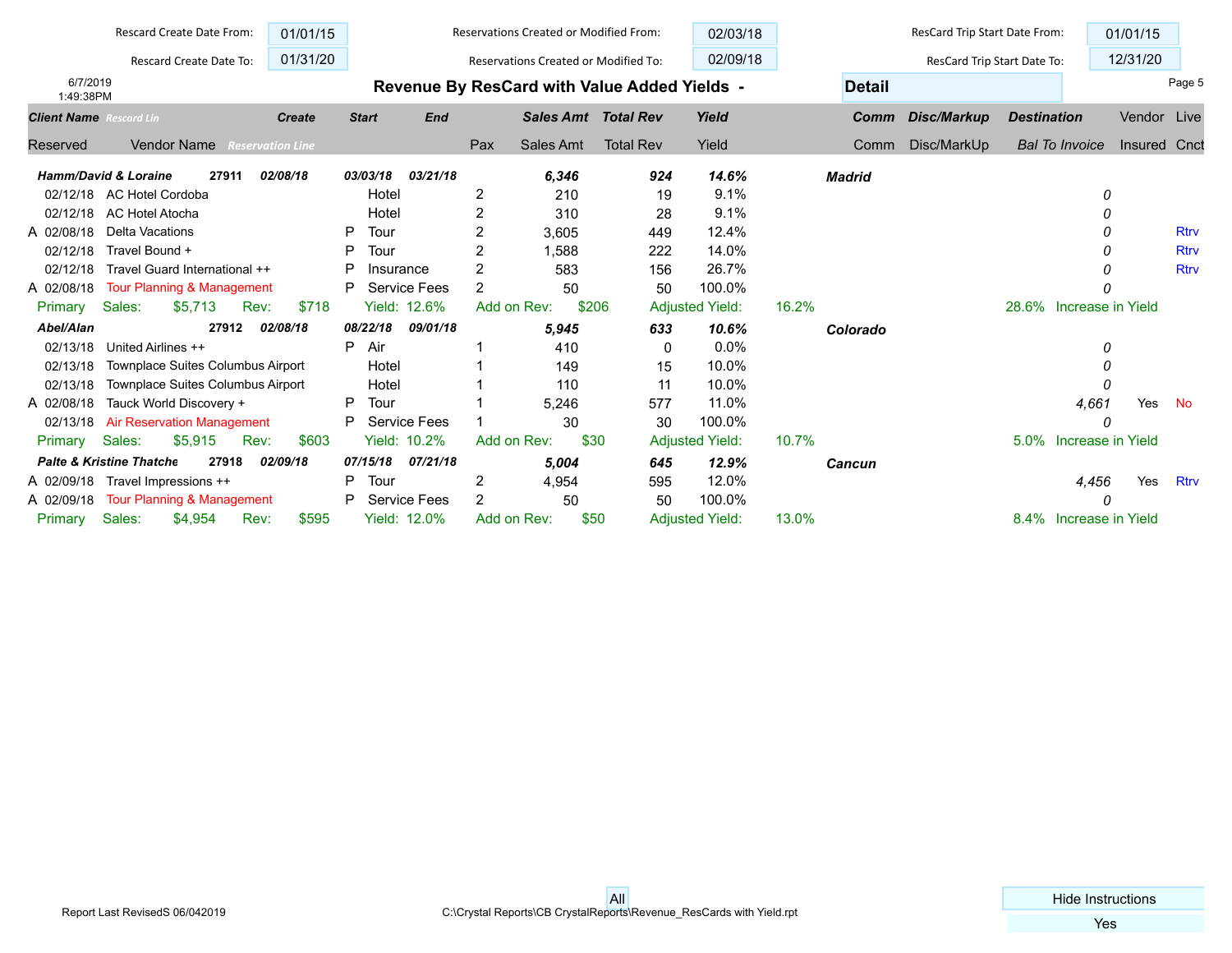|                                | Rescard Create Date From:           | 01/01/15                |                        |            | <b>Reservations Created or Modified From:</b>         |                           | 02/03/18                    |             |                                     | ResCard Trip Start Date From: |                                              | 01/01/15          |        |
|--------------------------------|-------------------------------------|-------------------------|------------------------|------------|-------------------------------------------------------|---------------------------|-----------------------------|-------------|-------------------------------------|-------------------------------|----------------------------------------------|-------------------|--------|
|                                | Rescard Create Date To:             | 01/31/20                |                        |            | <b>Reservations Created or Modified To:</b>           |                           | 02/09/18                    |             |                                     |                               | ResCard Trip Start Date To:                  | 12/31/20          |        |
| 6/7/2019<br>1:49:38PM          |                                     |                         |                        |            | Revenue By ResCard with Value Added Yields -          |                           |                             |             | <b>Detail</b>                       |                               |                                              |                   | Page 6 |
| <b>Client Name</b> Rescard Lin |                                     | <b>Create</b>           | <b>Start</b>           | <b>End</b> | <b>Sales Amt Total Rev</b>                            |                           | Yield                       |             | Comm                                | Disc/Markup                   | <b>Destination</b>                           | Vendor Live       |        |
| Reserved                       | <b>Vendor Name</b>                  | <b>Reservation Line</b> |                        | Pax        | Sales Amt                                             | <b>Total Rev</b>          | Yield                       |             | Comm                                | Disc/MarkUp                   | <b>Bal To Invoice</b>                        | Insured Cnct      |        |
| <b>Agent Name</b>              |                                     | <b>DS</b>               | <b>Sales Amt</b>       |            | <b>Total Rev</b>                                      | Yield                     | % of Total                  |             | <b>Avg Rev/ResCard</b>              |                               |                                              | <b>RsCrds Rsr</b> |        |
|                                | <b>Donna Spring</b>                 |                         | 69,260                 |            | 7,823                                                 | 11.3%                     | 13.4%                       |             | \$869                               |                               |                                              | 9                 | 35     |
|                                |                                     | <b>Travel Type</b>      | <b>Sales</b>           |            | <b>Revenue</b>                                        | Yield                     | <b>VAY</b>                  | <b>Rsrv</b> | Paxs                                | Pax/Rsrv                      | <b>Revenue/Rsrv</b>                          | Revenue/Pax       |        |
|                                | Cruise                              |                         | 12,474                 |            | 1,163                                                 | 9.3%                      |                             | 2           | 6                                   | 3.00                          | 581.68                                       |                   | 193.89 |
|                                | Tour                                |                         | 49,587                 |            | 5,377                                                 | 10.8%                     |                             | 11          | 23                                  | 2.09                          | 513.50                                       |                   | 245.59 |
|                                | Hotel                               |                         | 1,878                  |            | 183                                                   | 9.7%                      |                             |             |                                     |                               |                                              |                   |        |
|                                | Other-Air, Car,                     |                         | 1,561                  |            |                                                       | $-$ %                     |                             |             |                                     |                               |                                              |                   |        |
|                                | Primary                             |                         | 65,501                 |            | 6,724                                                 | 10.3%                     | 10.3%                       |             |                                     |                               |                                              |                   |        |
|                                | <b>Shore Excursions</b>             |                         | 2,085                  |            | 271                                                   | 13.0%                     | $.4\%$                      |             |                                     |                               |                                              |                   |        |
|                                | Insurance                           |                         | 1,154                  |            | 308                                                   | 26.7%                     | .5%                         | 2           | 5                                   | 2.50                          | 153.90                                       |                   | 61.56  |
|                                | Fees                                |                         |                        | 520        | 520                                                   | 100.0%                    | .8%                         | 8           | 16                                  | 2.00                          | 65.00                                        |                   | 32.50  |
|                                | Add on Revenue                      |                         | 3.759                  |            | 1,099                                                 | 29.2%                     | 11.9%                       |             | :True Yield on <b>Primary Sales</b> |                               | 16.3% Increase in Yield                      |                   |        |
| 8                              | <b>ResCards with fees of</b>        |                         | <b>Total ResCards</b>  |            | out of                                                | $\mathbf{2}^-$            | <b>Cruise ResCards with</b> |             |                                     |                               | <b>3 Cruise Shore Excursion Reservations</b> |                   |        |
|                                | 9 Insurance ResCards of the 9 Total |                         | - 1 Decline, 0 Quotes, |            | 2 Insurance Company Policies, 6 Supplier - 0 Had Both |                           |                             |             |                                     |                               |                                              |                   |        |
|                                | Averages: ResCard Sales:            | \$7,696                 | ResCard Rev:           | \$869      |                                                       | <b>Reservation Sales:</b> | \$1,979                     |             | <b>Reservation Rev:</b>             | \$224                         | Reservations/Rescard:                        |                   | 3.9    |
|                                | <b>Reservation Adds</b>             | 11                      | \$34.062               |            | \$3.783                                               | 11.1%                     |                             |             |                                     |                               |                                              |                   |        |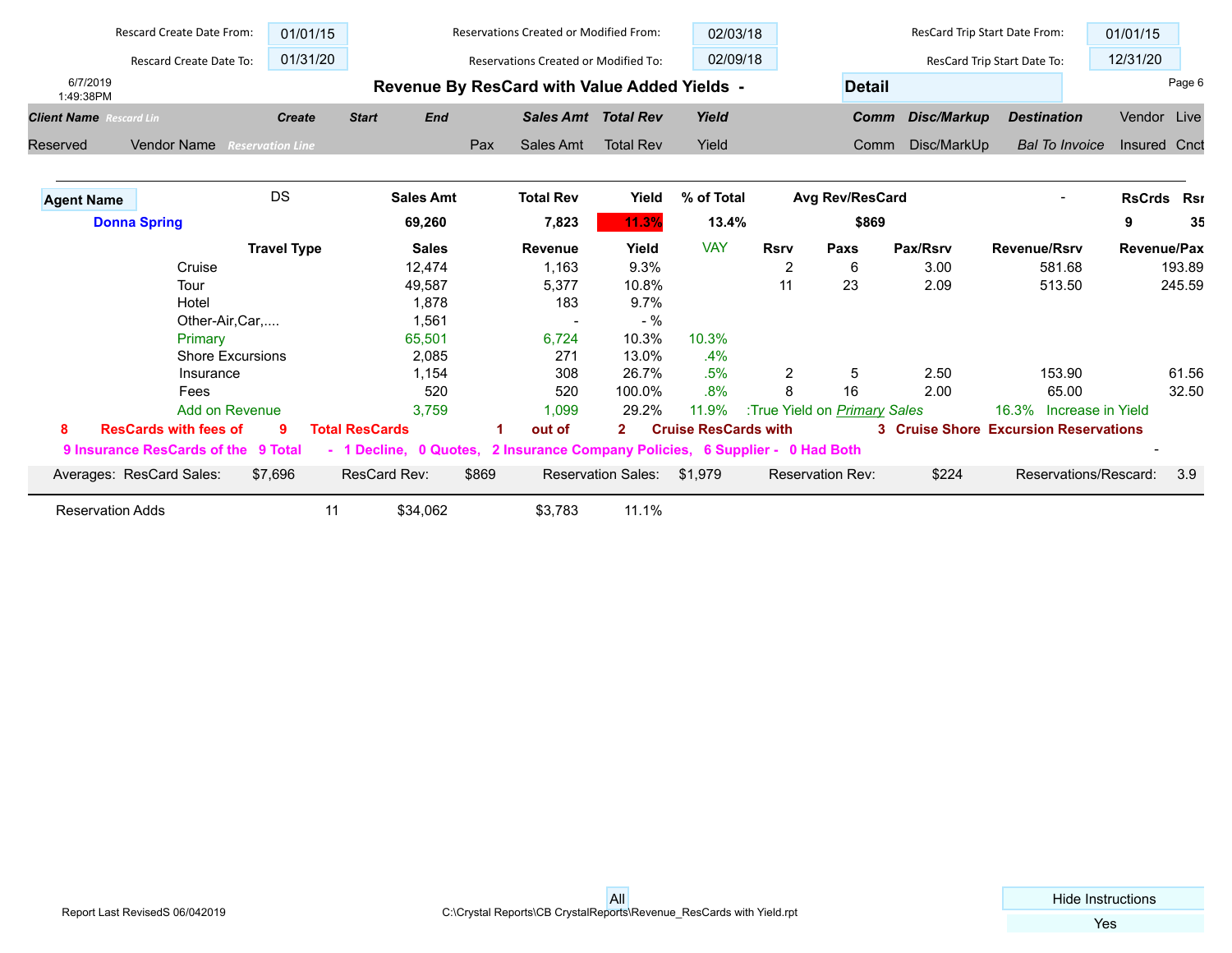|                                             |                                        | Rescard Create Date From: | 01/01/15                            |                |                     |                | Reservations Created or Modified From:                               |                  | 02/03/18               |       |                           | ResCard Trip Start Date From: |                    |                          | 01/01/15     |             |
|---------------------------------------------|----------------------------------------|---------------------------|-------------------------------------|----------------|---------------------|----------------|----------------------------------------------------------------------|------------------|------------------------|-------|---------------------------|-------------------------------|--------------------|--------------------------|--------------|-------------|
|                                             |                                        | Rescard Create Date To:   | 01/31/20                            |                |                     |                | Reservations Created or Modified To:                                 |                  | 02/09/18               |       |                           | ResCard Trip Start Date To:   |                    |                          | 12/31/20     |             |
| 6/7/2019                                    |                                        |                           |                                     |                |                     |                | Revenue By ResCard with Value Added Yields -                         |                  |                        |       | <b>Detail</b>             |                               |                    |                          |              | Page 7      |
| 1:49:38PM<br><b>Client Name</b> Rescard Lin |                                        |                           | <b>Create</b>                       | <b>Start</b>   | <b>End</b>          |                | <b>Sales Amt Total Rev</b>                                           |                  | Yield                  |       | Comm                      | <b>Disc/Markup</b>            | <b>Destination</b> |                          | Vendor Live  |             |
| Reserved                                    |                                        |                           | <b>Vendor Name</b> Reservation Line |                |                     | Pax            | Sales Amt                                                            | <b>Total Rev</b> | Yield                  |       | Comm                      | Disc/MarkUp                   |                    | <b>Bal To Invoice</b>    | Insured Cnct |             |
| <b>Agent Name</b>                           |                                        |                           | Jane Smith                          |                |                     |                | 52827 JS                                                             |                  | jane@demo.com          |       |                           | 0                             |                    | Demo Vacations           |              |             |
| <b>Borland/Jill &amp; David</b>             |                                        | 27287                     | 08/07/17                            | 06/01/18       | 06/13/18            |                | 9,228                                                                | 1,032            | 11.2%                  |       | Alaska                    |                               |                    |                          |              |             |
|                                             | 08/07/17 Princess Cruises ++           |                           |                                     | P Cruise       |                     | 2              | 6,611                                                                | 557              | 8.4%                   |       |                           |                               |                    |                          | 0            | <b>Rtrv</b> |
| M 02/02/18                                  | Expedia TAAP                           |                           |                                     | Tour           |                     | 2              | 330                                                                  | 36               | 11.0%                  |       |                           |                               |                    |                          | 0            |             |
| M 02/02/18                                  | <b>ShoreTrips</b>                      |                           |                                     | Р<br>Tour      |                     | 2              | 400                                                                  | 52               | 13.0%                  |       |                           |                               |                    |                          | 0            | <b>Rtrv</b> |
| M 02/02/18                                  | <b>ShoreTrips</b>                      |                           |                                     | Tour           |                     | 2              | 588                                                                  | 76               | 13.0%                  |       |                           |                               |                    |                          | 0            | <b>Rtrv</b> |
| A 02/07/18                                  | <b>ShoreTrips</b>                      |                           |                                     | Tour           |                     | 2              | 796                                                                  | 103              | 13.0%                  |       |                           |                               |                    |                          | O            | <b>Rtrv</b> |
|                                             | 08/14/17 Travel Guard International ++ |                           |                                     | Insurance      |                     | 2              | 403                                                                  | 107              | 26.5%                  |       |                           |                               |                    |                          | 0            | <b>Bkd</b>  |
|                                             | 08/07/17 Tour Planning & Management    |                           |                                     | P              | <b>Service Fees</b> | 2              | 100                                                                  | 100              | 100.0%                 |       |                           |                               |                    |                          | O            |             |
| Primary                                     | Sales:                                 | \$6,941                   | \$593<br>Rev:                       |                | Yield: 8.5%         |                | Add on Rev:<br>\$439                                                 |                  | <b>Adjusted Yield:</b> | 14.9% |                           |                               |                    | 74.0% Increase in Yield  |              |             |
|                                             |                                        |                           |                                     |                |                     |                |                                                                      |                  |                        |       |                           |                               |                    |                          |              |             |
|                                             | <b>Bake/Danielle &amp; Andrew</b>      | 27480                     | 10/10/17                            | 04/19/18       | 04/24/18            |                | 2,230                                                                | 274              | 12.3%                  |       | <b>San Francisco</b>      |                               |                    |                          |              |             |
|                                             | 10/10/17 Southwest Airlines            |                           |                                     | Air            |                     | $\overline{c}$ | 644                                                                  | 0                | 0.0%                   |       |                           |                               |                    |                          | 0            |             |
| 10/10/17                                    | Travel Bound +                         |                           |                                     | Ρ<br>Tour      |                     | 2              | 1,008                                                                | 141              | 14.0%                  |       |                           |                               |                    |                          | 0            | Rtrv        |
|                                             | A 02/09/18 Travel Bound +              |                           |                                     | Tour           |                     | 2              | 518                                                                  | 73               | 14.0%                  |       |                           |                               |                    |                          |              | <b>Rtrv</b> |
|                                             | 10/10/17 Air Reservation Management    |                           |                                     | P              | Service Fees        | 2              | 60                                                                   | 60               | 100.0%                 |       |                           |                               |                    |                          |              |             |
| Primary                                     | Sales:                                 | \$2,170                   | \$214<br>Rev:                       |                | Yield: 9.8%         |                | \$60<br>Add on Rev:                                                  |                  | <b>Adjusted Yield:</b> | 12.6% |                           |                               |                    | 28.1% Increase in Yield  |              |             |
| <b>MacD/Eric</b>                            |                                        | 27507                     | 10/18/17                            | 05/26/18       | 06/02/18            |                | 4,381                                                                | 515              | 11.8%                  |       | Hawaii - Maui             |                               |                    |                          |              |             |
| M 10/20/17                                  | Travel Impressions ++                  |                           |                                     | P<br>Tour      |                     | 2              | 4,064                                                                | 359              | 8.8%                   |       |                           |                               |                    |                          | 0            | <b>Rtrv</b> |
| 10/20/17                                    | Travel Guard International ++          |                           |                                     | Ρ<br>Insurance |                     | 2              | 217                                                                  | 57               | 26.1%                  |       |                           |                               |                    |                          | O            | <b>Rtrv</b> |
| 10/20/17                                    | <b>Custom Travel Management</b>        |                           |                                     | P              | <b>Service Fees</b> | $\overline{2}$ | 100                                                                  | 100              | 100.0%                 |       |                           |                               |                    |                          |              |             |
| Primary                                     | Sales:                                 | \$4,064                   | \$359<br>Rev:                       |                | Yield: 8.8%         |                | Add on Rev:<br>\$157                                                 |                  | <b>Adjusted Yield:</b> | 12.7% |                           |                               |                    | 43.7% Increase in Yield  |              |             |
| DeSt/Johanna                                |                                        | 27703                     | 12/20/17                            | 05/30/18       | 06/24/18            |                | 4,489                                                                | 592              | 13.2%                  |       | <b>Scotland</b>           |                               |                    |                          |              |             |
|                                             | 12/20/17 American Airlines             |                           |                                     | Air            |                     |                | 253                                                                  | 0                | 0.0%                   |       |                           |                               |                    |                          | 0            |             |
| M 12/20/17                                  | Expedia TAAP                           |                           |                                     | Hotel          |                     |                | 3,614                                                                | 398              | 11.0%                  |       |                           |                               |                    |                          | O            |             |
| 12/20/17                                    | Viatour                                |                           |                                     | Tour           |                     |                | 0                                                                    | 0                | 0.0%                   |       |                           |                               |                    |                          | O            |             |
| 12/20/17                                    | Viatour                                |                           |                                     | Tour           |                     |                | 0                                                                    |                  | 0.0%                   |       |                           |                               |                    |                          | O            |             |
| 12/20/17                                    | Travel Bound +                         |                           |                                     | Tour           |                     |                | 100                                                                  | 0                | 0.0%                   |       |                           |                               |                    |                          | n            | <b>Rtrv</b> |
| 12/20/17                                    | Travel Guard International ++          |                           |                                     | Insurance      |                     |                | 447                                                                  | 119              | 26.6%                  |       |                           |                               |                    |                          | 0            | <b>Rtrv</b> |
|                                             | 12/20/17 Custom Travel Management      |                           |                                     | P              | <b>Service Fees</b> |                | 75                                                                   | 75               | 100.0%                 |       |                           |                               |                    |                          | 0            |             |
| Primary Sales:                              |                                        | \$3,967                   | Rev:<br>\$398                       |                | <b>Yield: 10.0%</b> |                | Add on Rev: \$194                                                    |                  | <b>Adjusted Yield:</b> | 14.9% |                           |                               |                    | 48.7% Increase in Yield  |              |             |
| Scho/Yana & James                           |                                        | 27820                     | 01/18/18                            |                | 04/16/18 04/28/18   |                | 30,078                                                               | 3,769            | 12.5%                  |       | <b>Turks &amp; Caicos</b> |                               |                    |                          |              |             |
|                                             | M 01/18/18 Travel Impressions ++       |                           |                                     | Tour           |                     | 2              | 21,078                                                               | 2,440            | 11.6%                  |       |                           |                               |                    |                          | Yes<br>0     | <b>Rtrv</b> |
|                                             | M 01/18/18 Travel Impressions ++       |                           |                                     | Tour           |                     |                | 3,578                                                                | 487              | 13.6%                  |       |                           |                               |                    |                          | Yes<br>0     | Rtrv        |
|                                             | M 01/18/18 Travel Impressions ++       |                           |                                     | Tour           |                     | 2              | 1,114                                                                | 151              | 13.6%                  |       |                           |                               |                    |                          | Yes<br>0     | Rtrv        |
|                                             | M 01/18/18 Travel Impressions ++       |                           |                                     | Tour           |                     | 3              | 4,188                                                                | 571              | 13.6%                  |       |                           |                               |                    |                          | Yes<br>0     | Rtrv        |
|                                             | 01/18/18 Tour Planning & Management    |                           |                                     | P.             | Service Fees        | 8              | 120                                                                  | 120              | 100.0%                 |       |                           |                               |                    |                          | 0            |             |
|                                             | Primary Sales: \$29,958 Rev:           |                           | \$3,649                             |                | Yield: 12.2%        |                | Add on Rev: \$120                                                    |                  | <b>Adjusted Yield:</b> | 12.6% |                           |                               |                    | 3.3% Increase in Yield   |              |             |
|                                             |                                        |                           |                                     |                |                     |                |                                                                      |                  |                        |       |                           |                               |                    |                          |              |             |
|                                             | Report Last RevisedS 06/042019         |                           |                                     |                |                     |                | C:\Crystal Reports\CB CrystalReports\Revenue ResCards with Yield.rpt | All              |                        |       |                           |                               |                    | <b>Hide Instructions</b> |              |             |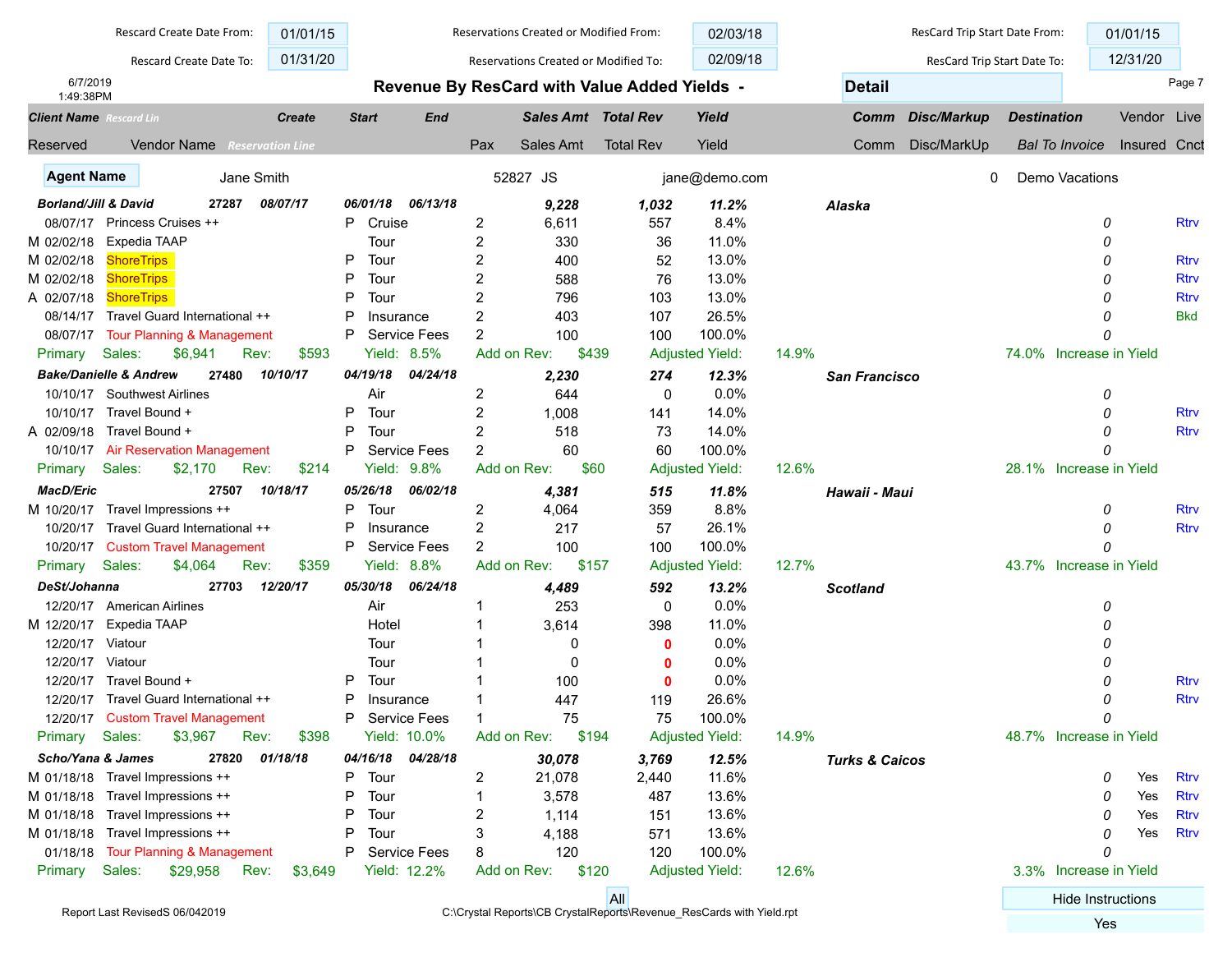|                                | Rescard Create Date From:                  | 01/01/15                |                |                     | Reservations Created or Modified From: |           |                                              | 02/03/18               |                | ResCard Trip Start Date From: |                    |                          | 01/01/15     |             |
|--------------------------------|--------------------------------------------|-------------------------|----------------|---------------------|----------------------------------------|-----------|----------------------------------------------|------------------------|----------------|-------------------------------|--------------------|--------------------------|--------------|-------------|
|                                | Rescard Create Date To:                    | 01/31/20                |                |                     | Reservations Created or Modified To:   |           |                                              | 02/09/18               |                | ResCard Trip Start Date To:   |                    |                          | 12/31/20     |             |
| 6/7/2019                       |                                            |                         |                |                     |                                        |           | Revenue By ResCard with Value Added Yields - |                        | <b>Detail</b>  |                               |                    |                          |              | Page 8      |
| 1:49:38PM                      |                                            |                         |                |                     |                                        |           |                                              |                        |                |                               |                    |                          |              |             |
| <b>Client Name</b> Rescard Lin |                                            | <b>Create</b>           | <b>Start</b>   | <b>End</b>          |                                        |           | <b>Sales Amt Total Rev</b>                   | Yield                  | Comm           | Disc/Markup                   | <b>Destination</b> |                          | Vendor Live  |             |
| <b>Reserved</b>                | <b>Vendor Name</b>                         | <b>Reservation Line</b> |                |                     | Pax                                    | Sales Amt | <b>Total Rev</b>                             | Yield                  | Comm           | Disc/MarkUp                   |                    | <b>Bal To Invoice</b>    | Insured Cnct |             |
| John/Molly & Joel              | 27873                                      | 01/31/18                | 03/27/18       | 04/03/18            |                                        | 4,911     | 625                                          | 12.7%                  | <b>Florida</b> |                               |                    |                          |              |             |
|                                | 01/31/18 Allegiant Airlines                |                         | Air            |                     | 4                                      | 362       | 0                                            | 0.0%                   |                |                               |                    | 0                        |              |             |
| 01/31/18                       | <b>Allegiant Airlines</b>                  |                         | Air            |                     | -1                                     | 215       | 0                                            | 0.0%                   |                |                               |                    | O                        |              |             |
| 01/31/18                       | <b>Allegiant Airlines</b>                  |                         | Air            |                     | 3                                      | 291       | $\mathbf 0$                                  | 0.0%                   |                |                               |                    | O                        |              |             |
| 01/31/18                       | Travel Impressions ++                      |                         | Tour<br>P      |                     | 4                                      | 1.934     | 272                                          | 14.1%                  |                |                               |                    | O                        |              | <b>Rtrv</b> |
| 01/31/18                       | Walt Disney Travel Company +               |                         | Tour<br>P      |                     | $\overline{c}$                         | 1,154     | 103                                          | 8.9%                   |                |                               |                    | O                        |              | <b>Rtrv</b> |
| A 02/05/18                     | Travel Guard International ++              |                         | P<br>Insurance |                     | 3                                      | 137       | 35                                           | 25.6%                  |                |                               |                    | 0                        |              | <b>Rtrv</b> |
| A 02/05/18                     | Travel Guard International ++              |                         | P<br>Insurance |                     | 1                                      | 62        | 15                                           | 24.0%                  |                |                               |                    | 0                        |              | <b>Rtrv</b> |
| 01/31/18                       | <b>Tour Planning &amp; Management</b>      |                         | P              | <b>Service Fees</b> | 4                                      | 200       | 200                                          | 100.0%                 |                |                               |                    | 0                        |              |             |
| 01/31/18                       | Walt Disney Travel Company +               |                         | P<br>Other     |                     | 3                                      | 556       | $\bf{0}$                                     | 0.0%                   |                |                               |                    | O                        |              | <b>No</b>   |
| Primary                        | Sales:<br>\$4,512                          | Rev:<br>\$375           | Yield:         | 8.3%                | Add on Rev:                            | \$250     |                                              | <b>Adjusted Yield:</b> | 13.9%          |                               |                    | 66.7% Increase in Yield  |              |             |
| <b>Gill/Drew &amp; Nancy</b>   | 27900                                      | 02/07/18                | 07/15/18       | 07/24/18            |                                        | 7,510     | 606                                          | 8.1%                   | <b>Belarus</b> |                               |                    |                          |              |             |
|                                | A 02/07/18 American Airlines               |                         | Air            |                     | 4                                      | 5.182     | 238                                          | 4.6%                   |                |                               |                    | 0                        |              |             |
| A 02/07/18                     | Belavia                                    |                         | Air            |                     | 4                                      | 1,350     | 0                                            | 0.0%                   |                |                               |                    | 0                        |              |             |
| A 02/07/18                     | Travel Bound +                             |                         | Tour<br>P      |                     | $\boldsymbol{\Lambda}$                 | 315       | 44                                           | 14.0%                  |                |                               |                    | $\Omega$                 |              | <b>Rtrv</b> |
| A 02/09/18                     | Travel Guard International ++              |                         | P<br>Insurance |                     | 4                                      | 464       | 123                                          | 26.6%                  |                |                               |                    | O                        |              | <b>Rtrv</b> |
| A 02/07/18                     | <b>Air Reservation Management</b>          |                         | P              | <b>Service Fees</b> | $\boldsymbol{\Lambda}$                 | 200       | 200                                          | 100.0%                 |                |                               |                    | O                        |              |             |
| Primary                        | Sales:<br>\$6,846<br>Rev:                  | \$282                   |                | Yield: $4.1\%$      | Add on Rev:                            | \$323     |                                              | <b>Adjusted Yield:</b> | 8.8%           |                               |                    | 114.6% Increase in Yield |              |             |
| Rhod/Jodi & Steve              | 27904                                      | 02/07/18                | 06/23/18       | 06/30/18            |                                        | 20,358    | 2,886                                        | 14.2%                  | Alaska         |                               |                    |                          |              |             |
| A 02/07/18                     | Princess Cruises ++                        |                         | Cruise<br>P    |                     | $\overline{c}$                         | 6,686     | 862                                          | 12.9%                  |                |                               |                    | 0                        |              | <b>Rtry</b> |
| A 02/07/18                     | Princess Cruises ++                        |                         | P<br>Cruise    |                     | 2                                      | 6,686     | 862                                          | 12.9%                  |                |                               |                    | O                        |              | <b>Rtrv</b> |
| A 02/07/18                     | Princess Cruises ++                        |                         | P<br>Cruise    |                     | 2                                      | 6,686     | 862                                          | 12.9%                  |                |                               |                    | 0                        |              | <b>Rtrv</b> |
| A 02/07/18                     | <b>Custom Travel Management</b>            |                         | P              | <b>Service Fees</b> | 6                                      | 300       | 300                                          | 100.0%                 |                |                               |                    | O                        |              |             |
| Primary                        | Sales:<br>\$20,058                         | Rev:<br>\$2,586         |                | Yield: 12.9%        | Add on Rev:                            | \$300     |                                              | <b>Adjusted Yield:</b> | 14.4%          |                               |                    | 11.6% Increase in Yield  |              |             |
|                                | <b>Palmer/Kerstin &amp; James</b><br>27916 | 02/09/18                | 04/19/18       | 04/21/18            |                                        | 543       | 98                                           | 18.0%                  | San Francisco  |                               |                    |                          |              |             |
|                                | A 02/09/18 Travel Bound +                  |                         | P<br>Tour      |                     | 2                                      | 518       | 73                                           | 14.0%                  |                |                               |                    | 0                        |              | <b>Rtrv</b> |
| A 02/09/18                     | Tour Planning & Management                 |                         | P              | <b>Service Fees</b> | $\overline{2}$                         | 25        | 25                                           | 100.0%                 |                |                               |                    | $\Omega$                 |              |             |
| Primary                        | Sales:<br>\$518                            | \$73<br>Rev:            |                | <b>Yield: 14.0%</b> | Add on Rev:                            | \$25      |                                              | <b>Adjusted Yield:</b> | 18.8%          |                               |                    | 34.5% Increase in Yield  |              |             |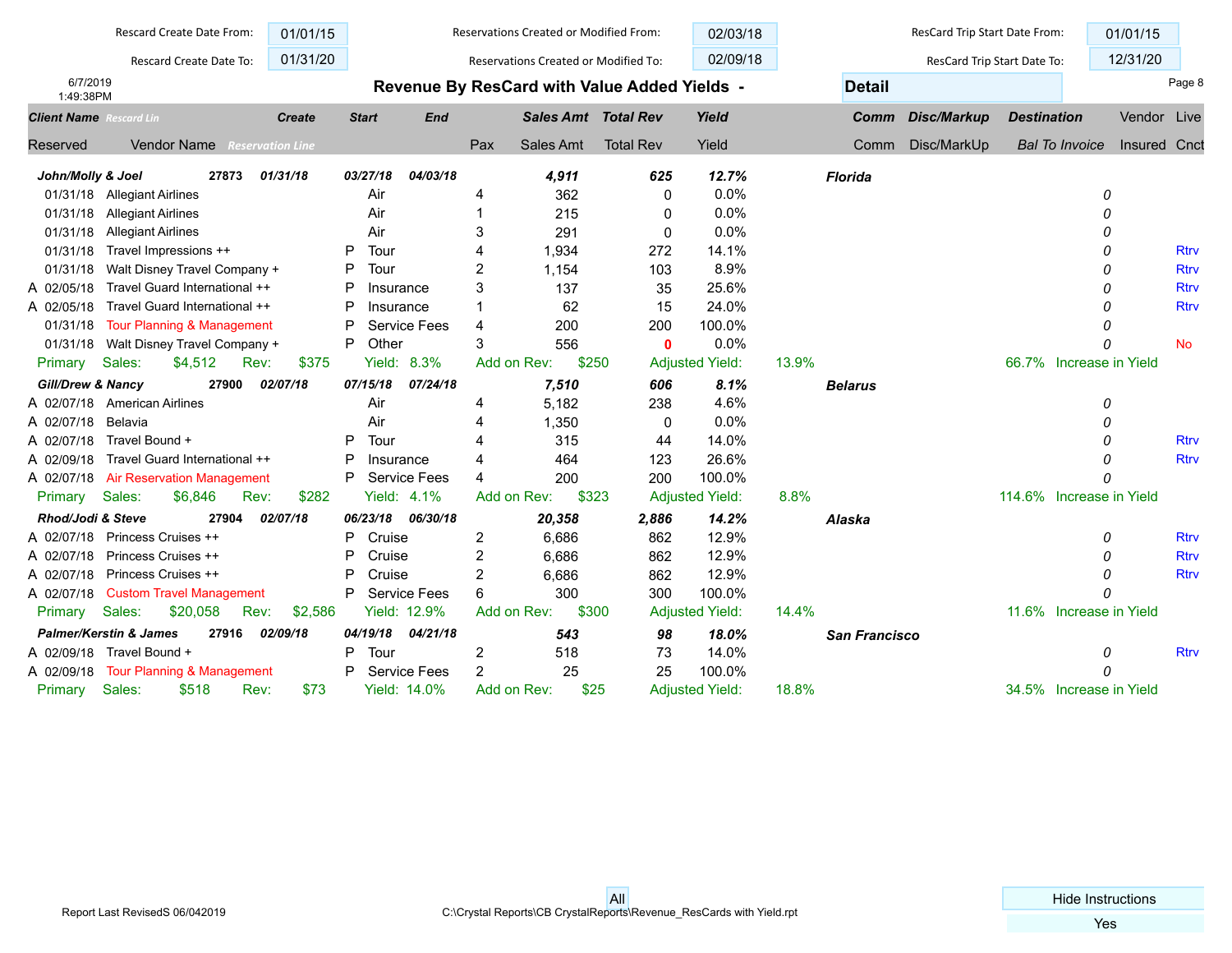|                                | Rescard Create Date From:           | 01/01/15                |                       |                  | Reservations Created or Modified From:                                        |                           | 02/03/18                    |             |                              | ResCard Trip Start Date From: |                                              | 01/01/15                 |        |
|--------------------------------|-------------------------------------|-------------------------|-----------------------|------------------|-------------------------------------------------------------------------------|---------------------------|-----------------------------|-------------|------------------------------|-------------------------------|----------------------------------------------|--------------------------|--------|
|                                | Rescard Create Date To:             | 01/31/20                |                       |                  | <b>Reservations Created or Modified To:</b>                                   |                           | 02/09/18                    |             |                              |                               | ResCard Trip Start Date To:                  | 12/31/20                 |        |
| 6/7/2019<br>1:49:38PM          |                                     |                         |                       |                  | Revenue By ResCard with Value Added Yields -                                  |                           |                             |             | <b>Detail</b>                |                               |                                              |                          | Page 9 |
| <b>Client Name</b> Rescard Lin |                                     | <b>Create</b>           | <b>Start</b>          | <b>End</b>       | <b>Sales Amt Total Rev</b>                                                    |                           | Yield                       |             | Comm                         | Disc/Markup                   | <b>Destination</b>                           | Vendor Live              |        |
| Reserved                       | Vendor Name                         | <b>Reservation Line</b> |                       | Pax              | Sales Amt                                                                     | <b>Total Rev</b>          | Yield                       |             | Comm                         | Disc/MarkUp                   | <b>Bal To Invoice</b>                        | Insured Cnct             |        |
| <b>Agent Name</b>              |                                     | <b>JS</b>               |                       | <b>Sales Amt</b> | <b>Total Rev</b>                                                              | Yield                     | % of Total                  |             | Avg Rev/ResCard              |                               |                                              | <b>RsCrds Rsr</b>        |        |
|                                | <b>Jane Smith</b>                   |                         |                       | 83,728           | 10,396                                                                        | 12.4%                     | 16.2%                       |             | \$1,155                      |                               |                                              | 9                        | 46     |
|                                |                                     | <b>Travel Type</b>      |                       | <b>Sales</b>     | <b>Revenue</b>                                                                | Yield                     | <b>VAY</b>                  | <b>Rsrv</b> | Paxs                         | Pax/Rsrv                      | <b>Revenue/Rsrv</b>                          | <b>Revenue/Pax</b>       |        |
|                                | Cruise                              |                         |                       | 26,669           | 3,142                                                                         | 11.8%                     |                             | 4           | 8                            | 2.00                          | 785.60                                       |                          | 392.80 |
|                                | Tour                                |                         |                       | 39,899           | 4,749                                                                         | 11.9%                     |                             | 15          | 31                           | 2.07                          | 332.09                                       |                          | 160.69 |
|                                | Hotel                               |                         |                       | 3,614            | 398                                                                           | 11.0%                     |                             |             |                              |                               |                                              |                          |        |
|                                | Other-Air, Car,                     |                         |                       | 8,852            | 238                                                                           | 2.7%                      |                             |             |                              |                               |                                              |                          |        |
|                                | Primary                             |                         |                       | 79,034           | 8,528                                                                         | 10.8%                     | 10.8%                       |             |                              |                               |                                              |                          |        |
|                                | <b>Shore Excursions</b>             |                         |                       | 1,784            | 232                                                                           | 13.0%                     | .3%                         |             |                              |                               |                                              |                          |        |
|                                | Insurance                           |                         |                       | 1,730            | 456                                                                           | 26.3%                     | .6%                         | 6           | 13                           | 2.17                          | 75.96                                        |                          | 35.06  |
|                                | Fees                                |                         |                       | 1,180            | 1,180                                                                         | 100.0%                    | 1.5%                        | 9           | 31                           | 3.44                          | 131.11                                       |                          | 38.06  |
|                                | Add on Revenue                      |                         |                       | 4,694            | 1,868                                                                         | 39.8%                     | 13.2%                       |             | :True Yield on Primary Sales |                               | 21.9% Increase in Yield                      |                          |        |
| 9                              | <b>ResCards with fees of</b>        | q                       | <b>Total ResCards</b> |                  | out of                                                                        | 4                         | <b>Cruise ResCards with</b> |             |                              |                               | <b>3 Cruise Shore Excursion Reservations</b> |                          |        |
|                                | 6 Insurance ResCards of the 9 Total |                         |                       |                  | - 0 Declines, 0 Quotes, 5 Insurance Company Policies, 1 Supplier - 0 Had Both |                           |                             |             |                              |                               |                                              | $\overline{\phantom{a}}$ |        |
|                                | Averages: ResCard Sales:            | \$9,303                 | ResCard Rev:          | \$1,155          |                                                                               | <b>Reservation Sales:</b> | \$1.820                     |             | <b>Reservation Rev:</b>      | \$226                         | Reservations/Rescard:                        |                          | 5.1    |
|                                | <b>Reservation Adds</b>             | 15                      | \$29,924              |                  | \$3,815                                                                       | 12.7%                     |                             |             |                              |                               |                                              |                          |        |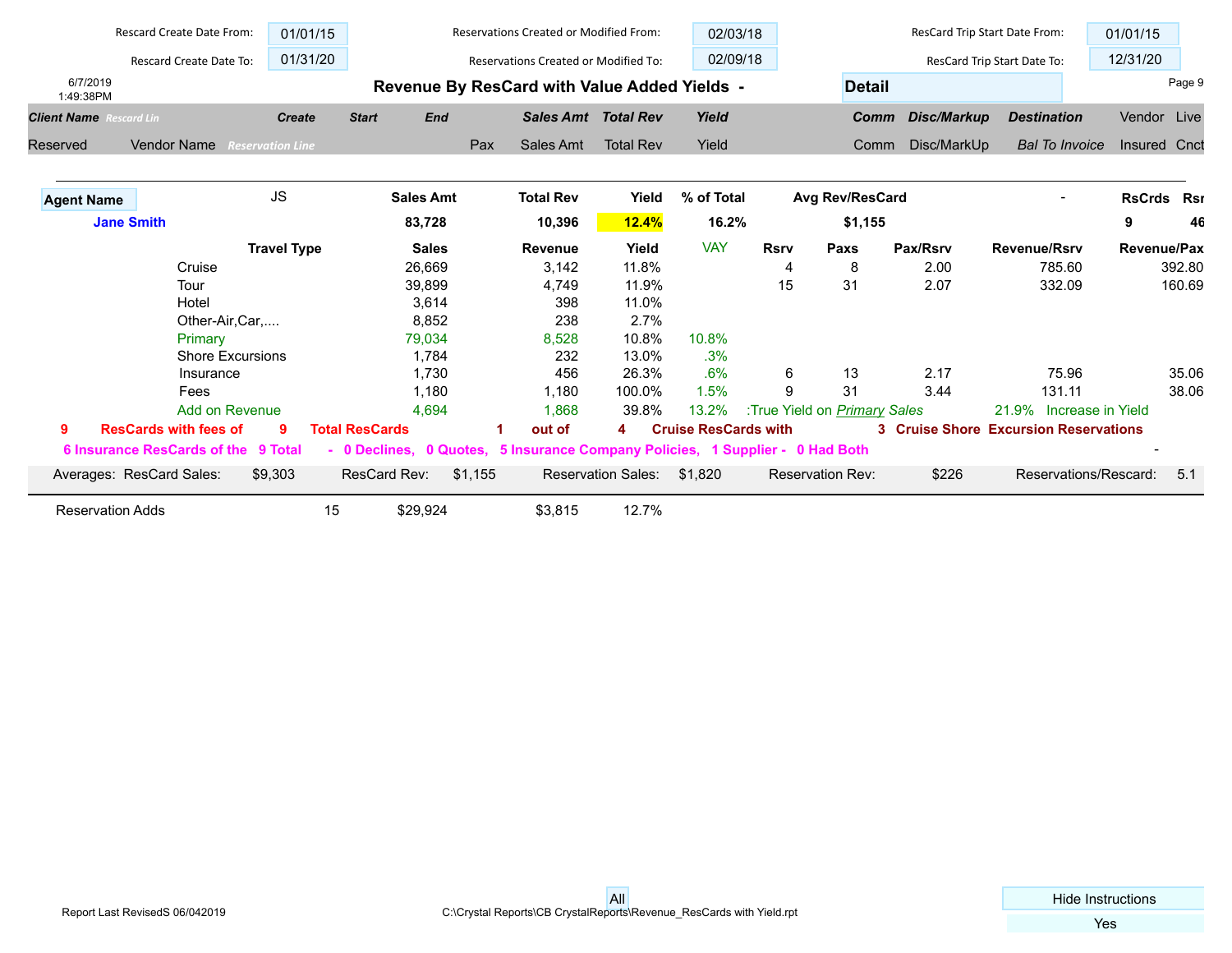|                                | Rescard Create Date From:                   | 01/01/15      |                |                     |                | Reservations Created or Modified From:       |                  | 02/03/18               |       |                     | ResCard Trip Start Date From: |                    |                         | 01/01/15            |             |
|--------------------------------|---------------------------------------------|---------------|----------------|---------------------|----------------|----------------------------------------------|------------------|------------------------|-------|---------------------|-------------------------------|--------------------|-------------------------|---------------------|-------------|
|                                | Rescard Create Date To:                     | 01/31/20      |                |                     |                | Reservations Created or Modified To:         |                  | 02/09/18               |       |                     | ResCard Trip Start Date To:   |                    |                         | 12/31/20            |             |
| 6/7/2019<br>1:49:38PM          |                                             |               |                |                     |                | Revenue By ResCard with Value Added Yields - |                  |                        |       | <b>Detail</b>       |                               |                    |                         |                     | Page 10     |
| <b>Client Name</b> Rescard Lin |                                             | <b>Create</b> | <b>Start</b>   | <b>End</b>          |                | <b>Sales Amt Total Rev</b>                   |                  | Yield                  |       | Comm                | <b>Disc/Markup</b>            | <b>Destination</b> |                         | Vendor Live         |             |
| Reserved                       | <b>Vendor Name</b> Reservation Line         |               |                |                     | Pax            | Sales Amt                                    | <b>Total Rev</b> | Yield                  |       | Comm                | Disc/MarkUp                   |                    | <b>Bal To Invoice</b>   | <b>Insured Cnct</b> |             |
| <b>Agent Name</b>              | Linda Brown                                 |               |                |                     |                | 4005 LB                                      |                  | Linda@demo.com         |       |                     | 0                             |                    | Demo Vacations          |                     |             |
|                                | <b>Reppert/Ariel &amp; Matthew</b><br>27864 | 01/29/18      | 03/18/18       | 03/24/18            |                | 5,737                                        | 729              | 12.7%                  |       | <b>Riviera Maya</b> |                               |                    |                         |                     |             |
|                                | 01/29/18 Travel Impressions ++              |               | P<br>Tour      |                     | 4              | 5,494                                        | 607              | 11.0%                  |       |                     |                               |                    | 0                       |                     | <b>Rtrv</b> |
| A 02/07/18                     | Travel Guard International ++               |               | P<br>Insurance |                     | 4              | 163                                          | 42               | 25.8%                  |       |                     |                               |                    | 0                       |                     | <b>No</b>   |
| 01/29/18                       | Tour Planning & Management                  |               | P              | <b>Service Fees</b> | 4              | 80                                           | 80               | 100.0%                 |       |                     |                               |                    | $\Omega$                |                     |             |
| Primary                        | Sales:<br>Rev:<br>\$5,494                   | \$607         |                | <b>Yield: 11.0%</b> |                | Add on Rev:<br>\$122                         |                  | <b>Adjusted Yield:</b> | 13.3% |                     |                               |                    | 20.1% Increase in Yield |                     |             |
| <b>Brad/Hal &amp; Mary</b>     | 27901                                       | 02/07/18      | 08/22/18       | 09/02/18            |                | 9,035                                        | 1,051            | 11.6%                  |       | Hawaii              |                               |                    |                         |                     |             |
| 02/23/18                       | Expedia TAAP                                |               | Hotel          |                     | $\overline{2}$ | 96                                           | 11               | 11.0%                  |       |                     |                               |                    | 77                      |                     |             |
| 02/23/18                       | Expedia TAAP                                |               | Hotel          |                     | $\overline{c}$ | 249                                          | 27               | 11.0%                  |       |                     |                               |                    | 0                       |                     |             |
| A 02/07/18                     | Travel Impressions ++                       |               | P<br>Tour      |                     | 2              | 8,068                                        | 811              | 10.0%                  |       |                     |                               |                    | 5,582                   |                     | <b>Rtrv</b> |
| 03/03/18                       | Travel Guard International ++               |               | P<br>Insurance |                     | $\overline{c}$ | 571                                          | 152              | 26.7%                  |       |                     |                               |                    | 0                       |                     | <b>Rtrv</b> |
| A 02/07/18                     | <b>Tour Planning &amp; Management</b>       |               | P              | <b>Service Fees</b> | $\overline{2}$ | 50                                           | 50               | 100.0%                 |       |                     |                               |                    | $\Omega$                |                     |             |
| Primary                        | Sales:<br>\$8,414<br>Rev:                   | \$849         |                | <b>Yield: 10.1%</b> |                | \$202<br>Add on Rev:                         |                  | <b>Adjusted Yield:</b> | 12.5% |                     |                               |                    | 23.8% Increase in Yield |                     |             |
| <b>Infinite Smiles</b>         | 27905                                       | 02/07/18      | 04/25/18       | 04/28/18            |                | 17,654                                       | 1,705            | 9.7%                   |       | Cancun              |                               |                    |                         |                     |             |
| A 02/07/18                     | <b>Southwest Airlines</b>                   |               | Air            |                     | 16             | 6,248                                        | $\mathbf 0$      | 0.0%                   |       |                     |                               |                    | 0                       |                     |             |
| A 02/07/18                     | Travel Impressions ++                       |               | P<br>Tour      |                     | 4              | 3,272                                        | 327              | 10.0%                  |       |                     |                               |                    | 0                       |                     | <b>No</b>   |
| A 02/07/18                     | Travel Impressions ++                       |               | P<br>Tour      |                     | 12             | 6,720                                        | 672              | 10.0%                  |       |                     |                               |                    | $\Omega$                |                     | <b>No</b>   |
| 02/14/18                       | Travel Guard International ++               |               | P<br>Insurance |                     | $\overline{2}$ | 117                                          | 30               | 25.4%                  |       |                     |                               |                    | 0                       |                     | <b>Rtrv</b> |
| 02/14/18                       | Travel Guard International ++               |               | P<br>Insurance |                     | 2              | 81                                           | 20               | 24.7%                  |       |                     |                               |                    | 0                       |                     | <b>Rtrv</b> |
| 02/14/18                       | Travel Guard International ++               |               | P<br>Insurance |                     | $\overline{1}$ | 84                                           | 21               | 24.8%                  |       |                     |                               |                    | 0                       |                     | <b>Rtrv</b> |
| 02/14/18                       | Travel Guard International ++               |               | P<br>Insurance |                     | -1             | 62                                           | 15               | 24.0%                  |       |                     |                               |                    | 0                       |                     | <b>Rtrv</b> |
| 02/14/18                       | Travel Guard International ++               |               | P<br>Insurance |                     | $\overline{1}$ | 59                                           | 14               | 23.8%                  |       |                     |                               |                    | 0                       |                     | <b>Rtrv</b> |
| 02/14/18                       | Travel Guard International ++               |               | P<br>Insurance |                     | -1             | 62                                           | 15               | 24.0%                  |       |                     |                               |                    | 0                       |                     | <b>Rtrv</b> |
| 02/14/18                       | Travel Guard International ++               |               | P<br>Insurance |                     | $\overline{1}$ | 59                                           | 14               | 23.8%                  |       |                     |                               |                    | $\Omega$                |                     | <b>Rtrv</b> |
| 02/14/18                       | Travel Guard International ++               |               | Ρ<br>Insurance |                     | $\overline{1}$ | 59                                           | 14               | 23.8%                  |       |                     |                               |                    | 0                       |                     | <b>Rtrv</b> |
| 02/14/18                       | Travel Guard International ++               |               | P<br>Insurance |                     | $\overline{1}$ | 62                                           | 15               | 24.0%                  |       |                     |                               |                    | 0                       |                     | <b>Rtrv</b> |
| 02/15/18                       | Travel Guard International ++               |               | P<br>Insurance |                     | -1             | 62                                           | 15               | 24.0%                  |       |                     |                               |                    | 0                       |                     | <b>Rtrv</b> |
| 02/15/18                       | Travel Guard International ++               |               | P<br>Insurance |                     | -1             | 62                                           | 15               | 24.0%                  |       |                     |                               |                    | 0                       |                     | <b>Rtrv</b> |
| 02/15/18                       | Travel Guard International ++               |               | P<br>Insurance |                     | -1             | 59                                           | 14               | 23.8%                  |       |                     |                               |                    | 0                       |                     | <b>Rtrv</b> |
| 02/15/18                       | Travel Guard International ++               |               | P<br>Insurance |                     | $\overline{1}$ | 62                                           | 15               | 24.0%                  |       |                     |                               |                    | 0                       |                     | <b>Rtrv</b> |
| 02/15/18                       | Travel Guard International ++               |               | P<br>Insurance |                     | $\overline{1}$ | 44                                           | 10               | 22.7%                  |       |                     |                               |                    |                         |                     | <b>Rtrv</b> |
| A 02/07/18                     | <b>Tour Planning &amp; Management</b>       |               | P              | <b>Service Fees</b> | 16             | 480                                          | 480              | 100.0%                 |       |                     |                               |                    | 0                       |                     |             |
| Primary                        | Sales:<br>\$16,240<br>Rev:                  | \$999         | Yield: 6.2%    |                     |                | \$706<br>Add on Rev:                         |                  | <b>Adjusted Yield:</b> | 10.5% |                     |                               |                    | 70.6% Increase in Yield |                     |             |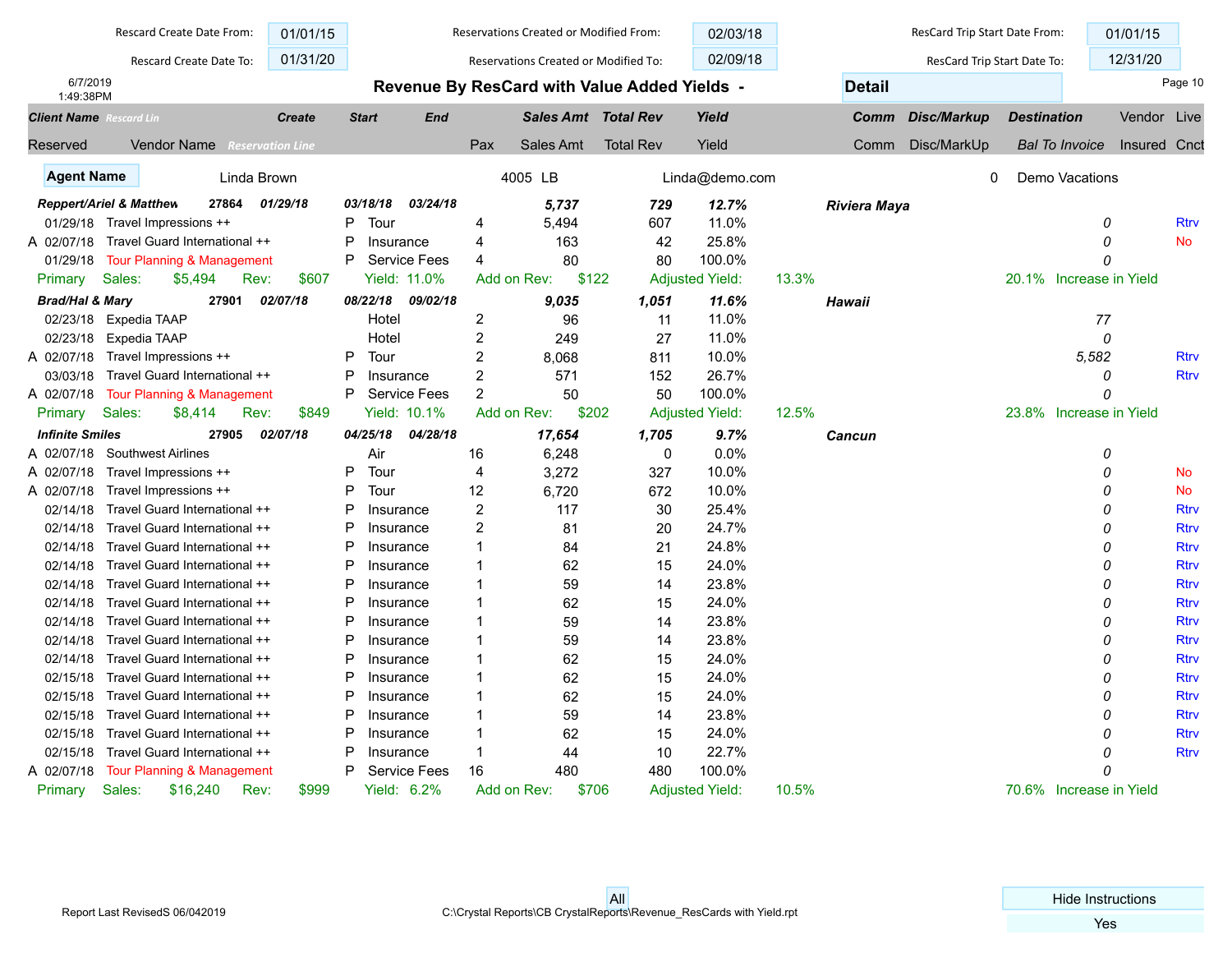|                                | <b>Rescard Create Date From:</b>      | 01/01/15                |              |                     |                | Reservations Created or Modified From:       |                  | 02/03/18               |             |                 | ResCard Trip Start Date From: |                             | 01/01/15           |             |
|--------------------------------|---------------------------------------|-------------------------|--------------|---------------------|----------------|----------------------------------------------|------------------|------------------------|-------------|-----------------|-------------------------------|-----------------------------|--------------------|-------------|
|                                | Rescard Create Date To:               | 01/31/20                |              |                     |                | Reservations Created or Modified To:         |                  | 02/09/18               |             |                 |                               | ResCard Trip Start Date To: | 12/31/20           |             |
| 6/7/2019<br>1:49:38PM          |                                       |                         |              |                     |                | Revenue By ResCard with Value Added Yields - |                  |                        |             | <b>Detail</b>   |                               |                             |                    | Page 11     |
| <b>Client Name</b> Rescard Lin |                                       | <b>Create</b>           | <b>Start</b> | <b>End</b>          |                | <b>Sales Amt Total Rev</b>                   |                  | Yield                  |             | Comm            | Disc/Markup                   | <b>Destination</b>          | Vendor Live        |             |
| Reserved                       | <b>Vendor Name</b>                    | <b>Reservation Line</b> |              |                     | Pax            | Sales Amt                                    | <b>Total Rev</b> | Yield                  |             | Comm            | Disc/MarkUp                   | <b>Bal To Invoice</b>       | Insured Cnct       |             |
| Younger & Katie Kirschi        | 27921                                 | 02/09/18                | 09/25/18     | 09/29/18            |                | 4,168                                        | 631              | 15.1%                  |             | <b>Bahamas</b>  |                               |                             |                    |             |
| A 02/09/18                     | Travel Impressions ++                 |                         | Tour<br>P    |                     | 2              | 3,935                                        | 533              | 13.5%                  |             |                 |                               |                             | 2,761              | <b>Rtrv</b> |
| A 02/09/18                     | Travel Guard International ++         |                         | P            | Insurance           | 2              | 183                                          | 48               | 26.0%                  |             |                 |                               |                             |                    | <b>Rtrv</b> |
| A 02/09/18                     | <b>Tour Planning &amp; Management</b> |                         | P            | <b>Service Fees</b> | $\overline{2}$ | 50                                           | 50               | 100.0%                 |             |                 |                               |                             |                    |             |
| Sales:<br>Primary              | \$3,935<br>Rev:                       | \$533                   |              | <b>Yield: 13.5%</b> |                | Add on Rev:                                  | \$98             | <b>Adjusted Yield:</b> | 16.0%       |                 |                               | 18.3%                       | Increase in Yield  |             |
| <b>Agent Name</b>              |                                       | LB                      |              | <b>Sales Amt</b>    |                | <b>Total Rev</b>                             | Yield            | % of Total             |             | Avg Rev/ResCard |                               |                             | RsCrds Rsr         |             |
|                                | <b>Linda Brown</b>                    |                         |              | 36,595              |                | 4,115                                        | 11.2%            | 7.1%                   |             | \$1,029         |                               |                             | 4                  | 29          |
|                                |                                       | <b>Travel Type</b>      |              | <b>Sales</b>        |                | Revenue                                      | Yield            | <b>VAY</b>             | <b>Rsrv</b> | Paxs            | Pax/Rsrv                      | <b>Revenue/Rsrv</b>         | <b>Revenue/Pax</b> |             |
|                                | Cruise                                |                         |              | 0                   |                |                                              | $-$ %            |                        |             |                 |                               |                             |                    |             |
|                                | Tour                                  |                         |              | 27,489              |                | 2,950                                        | 10.7%            |                        | 5           | 24              | 4.80                          | 589.91                      |                    | 122.90      |
|                                | Hotel                                 |                         |              | 346                 |                | 38                                           | 11.0%            |                        |             |                 |                               |                             |                    |             |
|                                | Other-Air, Car,                       |                         |              | 6,248               |                |                                              | $-$ %            |                        |             |                 |                               |                             |                    |             |
|                                | Primary                               |                         |              | 34,084              |                | 2,988                                        | 8.8%             | 8.8%                   |             |                 |                               |                             |                    |             |
|                                | <b>Shore Excursions</b>               |                         |              |                     |                |                                              | $-$ %            | $-$ %                  |             |                 |                               |                             |                    |             |
|                                | Insurance                             |                         |              | 1,851               |                | 468                                          | 25.3%            | 1.4%                   | 17          | 24              | 1.41                          | 27.51                       |                    | 19.49       |
|                                | Fees                                  |                         |              | 660                 |                | 660                                          | 100.0%           | 1.9%                   | 4           | 24              | 6.00                          | 165.00                      |                    | 27.50       |

Add on Revenue 2,511 2,511 1,128 44.9% 12.1% :True Yield on *Primary Sales* 37.7% Increase in Yield  **4 ResCards with fees of 4 Total ResCards 0 out of 0 Cruise ResCards with 0 Cruise Shore Excursion Reservations 4 Insurance ResCards of the 4 Total - 0 Declines, 0 Quotes, 4 Insurance Company Policies, 0 Supplier - 0 Had Both** - Averages: ResCard Sales: \$9,149 ResCard Rev: \$1,029 Reservation Sales: \$1,262 Reservation Rev: \$142 Reservations/Rescard: 7.3

Reservation Adds **10 10 10 10.3% 10.3%**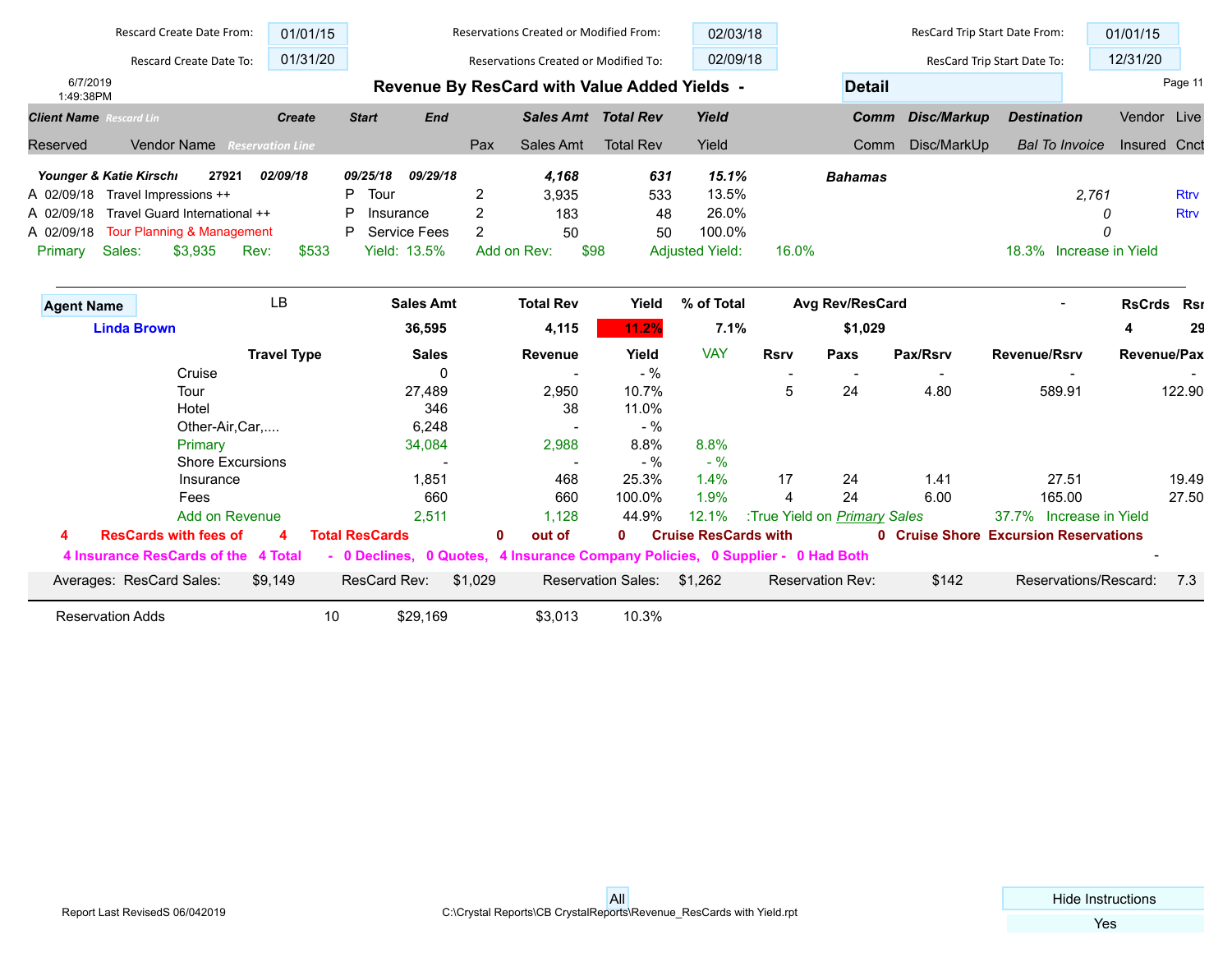|                                | Rescard Create Date From:               | 01/01/15                |                |                     |                | <b>Reservations Created or Modified From:</b> |                                              | 02/03/18               |       |                           | ResCard Trip Start Date From: |                    |                         | 01/01/15     |             |
|--------------------------------|-----------------------------------------|-------------------------|----------------|---------------------|----------------|-----------------------------------------------|----------------------------------------------|------------------------|-------|---------------------------|-------------------------------|--------------------|-------------------------|--------------|-------------|
|                                | Rescard Create Date To:                 | 01/31/20                |                |                     |                | Reservations Created or Modified To:          |                                              | 02/09/18               |       |                           | ResCard Trip Start Date To:   |                    |                         | 12/31/20     |             |
| 6/7/2019<br>1:49:38PM          |                                         |                         |                |                     |                |                                               | Revenue By ResCard with Value Added Yields - |                        |       | <b>Detail</b>             |                               |                    |                         |              | Page 12     |
| <b>Client Name</b> Rescard Lin |                                         | <b>Create</b>           | <b>Start</b>   | <b>End</b>          |                | <b>Sales Amt Total Rev</b>                    |                                              | Yield                  |       | <b>Comm</b>               | <b>Disc/Markup</b>            | <b>Destination</b> |                         | Vendor Live  |             |
| Reserved                       | Vendor Name                             | <b>Reservation Line</b> |                |                     | Pax            | Sales Amt                                     | <b>Total Rev</b>                             | Yield                  |       | Comm                      | Disc/MarkUp                   |                    | <b>Bal To Invoice</b>   | Insured Cnct |             |
| <b>Agent Name</b>              | Mary Marx                               |                         |                |                     |                | 43554 MA                                      |                                              | mary@demo.com          |       |                           | 4                             |                    | Des Moines              |              |             |
|                                | Koenig/Ben & Chelsea<br>27490           | 10/12/17                | 05/16/18       | 05/25/18            |                | 6,428                                         | 877                                          | 13.6%                  |       | <b>Dominican Republic</b> |                               |                    |                         |              |             |
|                                | M 10/12/17 Travel Impressions ++        |                         | P<br>Tour      |                     | $\overline{c}$ | 6,378                                         | 827                                          | 13.0%                  |       |                           |                               |                    | 0                       | Decln Rtrv   |             |
|                                | 10/12/17 Tour Planning & Management     |                         | P              | Service Fees        | 2              | 50                                            | 50                                           | 100.0%                 |       |                           |                               |                    | n                       |              |             |
| Primary                        | Sales:<br>\$6,378<br>Rev:               | \$827                   |                | Yield: 13.0%        | Add on Rev:    | \$50                                          |                                              | <b>Adjusted Yield:</b> | 13.7% |                           |                               |                    | 6.0% Increase in Yield  |              |             |
|                                | Pham/Thao & Nguyen<br>27898             | 02/06/18                | 03/09/18       | 03/14/18            |                | 4,944                                         | 387                                          | 7.8%                   |       | <b>Riviera Maya</b>       |                               |                    |                         |              |             |
|                                | A 02/06/18 Travel Impressions ++        |                         | P<br>Tour      |                     | 3              | 4,742                                         | 312                                          | 6.6%                   |       |                           |                               |                    | O                       | Decln Rtrv   |             |
| A 02/06/18                     | <b>Tour Planning &amp; Management</b>   |                         | P              | Service Fees        | 3              | 75                                            | 75                                           | 100.0%                 |       |                           |                               |                    | n                       |              |             |
| A 02/06/18                     | American Airlines                       |                         | Other          |                     | 3              | 127                                           | $\mathbf{0}$                                 | 0.0%                   |       |                           |                               |                    | n                       |              |             |
| Primary                        | Sales:<br>\$4,869<br>Rev:               | \$312                   |                | Yield: 6.4%         | Add on Rev:    | \$75                                          |                                              | <b>Adjusted Yield:</b> | 7.9%  |                           |                               |                    | 24.1% Increase in Yield |              |             |
|                                | Juran/Nicholas & Brean<br>27903         | 02/07/18                | 05/21/18       | 05/28/18            |                | 6,512                                         | 756                                          | 11.6%                  |       |                           | Hawaii - Honolulu/Oahu        |                    |                         |              |             |
| A 02/07/18                     | Travel Impressions ++                   |                         | P<br>Tour      |                     | $\overline{2}$ | 6,144                                         | 643                                          | 10.5%                  |       |                           |                               |                    | 0                       |              | <b>Rtry</b> |
| A 02/07/18                     | Travel Guard International ++           |                         | P<br>Insurance |                     | $\overline{2}$ | 243                                           | 64                                           | 26.2%                  |       |                           |                               |                    | 0                       |              | <b>Rtrv</b> |
| A 02/07/18                     | <b>Tour Planning &amp; Management</b>   |                         | P              | <b>Service Fees</b> | $\overline{c}$ | 50                                            | 50                                           | 100.0%                 |       |                           |                               |                    |                         |              |             |
| 03/14/18                       | <b>American Airlines</b>                |                         | Other          |                     | $\overline{c}$ | 76                                            | $\mathbf{0}$                                 | 0.0%                   |       |                           |                               |                    | n                       |              |             |
| Primary                        | Sales:<br>\$6,219<br>Rev:               | \$643                   |                | Yield: 10.3%        | Add on Rev:    | \$114                                         |                                              | <b>Adjusted Yield:</b> | 12.2% |                           |                               |                    | 17.7% Increase in Yield |              |             |
| Yurg/Aimee                     | 27919                                   | 02/09/18                | 10/09/18       | 10/22/18            |                | 40,626                                        | 5,180                                        | 12.8%                  |       | Greece                    |                               |                    |                         |              |             |
| 02/19/18                       | <b>American Airlines</b>                |                         | Air            |                     | 4              | 6,510                                         | 120                                          | 1.8%                   |       |                           |                               |                    | 0                       |              |             |
| A 02/09/18                     | Celebrity Cruises +                     |                         | P<br>Cruise    |                     | 4              | 26,281                                        | 3,461                                        | 13.2%                  |       |                           |                               |                    | 6,281                   |              | <b>Rtrv</b> |
| 02/20/18                       | <b>Travel Bound +</b>                   |                         | P<br>Tour      |                     | $\overline{A}$ | 5.750                                         | 967                                          | 16.8%                  |       |                           |                               |                    | 0                       |              | <b>Rtrv</b> |
| A 02/09/18                     | Travel Guard International ++           |                         | P<br>Insurance |                     | 2              | 1,599                                         | 430                                          | 26.9%                  |       |                           |                               |                    | 0                       |              | <b>Rtrv</b> |
| A 02/09/18                     | Travel Guard International ++           |                         | P<br>Insurance |                     | $\overline{c}$ | 386                                           | 102                                          | 26.5%                  |       |                           |                               |                    | 0                       |              | <b>Rtrv</b> |
| A 02/09/18                     | <b>Cruise Planning &amp; Management</b> |                         | P              | Service Fees        | 4              | 100                                           | 100                                          | 100.0%                 |       |                           |                               |                    | 0                       |              |             |
| Primary                        | Sales:<br>\$32,792<br>Rev:              | \$3,581                 |                | Yield: 10.9%        | Add on Rev:    | \$1,599                                       |                                              | <b>Adjusted Yield:</b> | 15.8% |                           |                               |                    | 44.6% Increase in Yield |              |             |
| Haus/Linda                     | 27922                                   | 02/09/18                | 05/12/18       | 05/19/18            |                | 5,262                                         | 793                                          | 15.1%                  |       | <b>Riviera Maya</b>       |                               |                    |                         |              |             |
| A 02/09/18                     | Travel Impressions ++                   |                         | P<br>Tour      |                     | $\overline{2}$ | 5,122                                         | 721                                          | 14.1%                  |       |                           |                               |                    | 0                       | Yes          | <b>Rtrv</b> |
| A 02/09/18                     | Travel Guard International ++           |                         | P<br>Insurance |                     | 2              | 90                                            | 22                                           | 24.9%                  |       |                           |                               |                    | 0                       |              | <b>Rtrv</b> |
| A 02/09/18                     | <b>Tour Planning &amp; Management</b>   |                         | P              | <b>Service Fees</b> | $\overline{2}$ | 50                                            | 50                                           | 100.0%                 |       |                           |                               |                    | Ω                       |              |             |
| Primary                        | Sales:<br>\$5,122<br>Rev:               | \$721                   |                | <b>Yield: 14.1%</b> | Add on Rev:    | \$72                                          |                                              | <b>Adiusted Yield:</b> | 15.5% |                           |                               |                    | 10.0% Increase in Yield |              |             |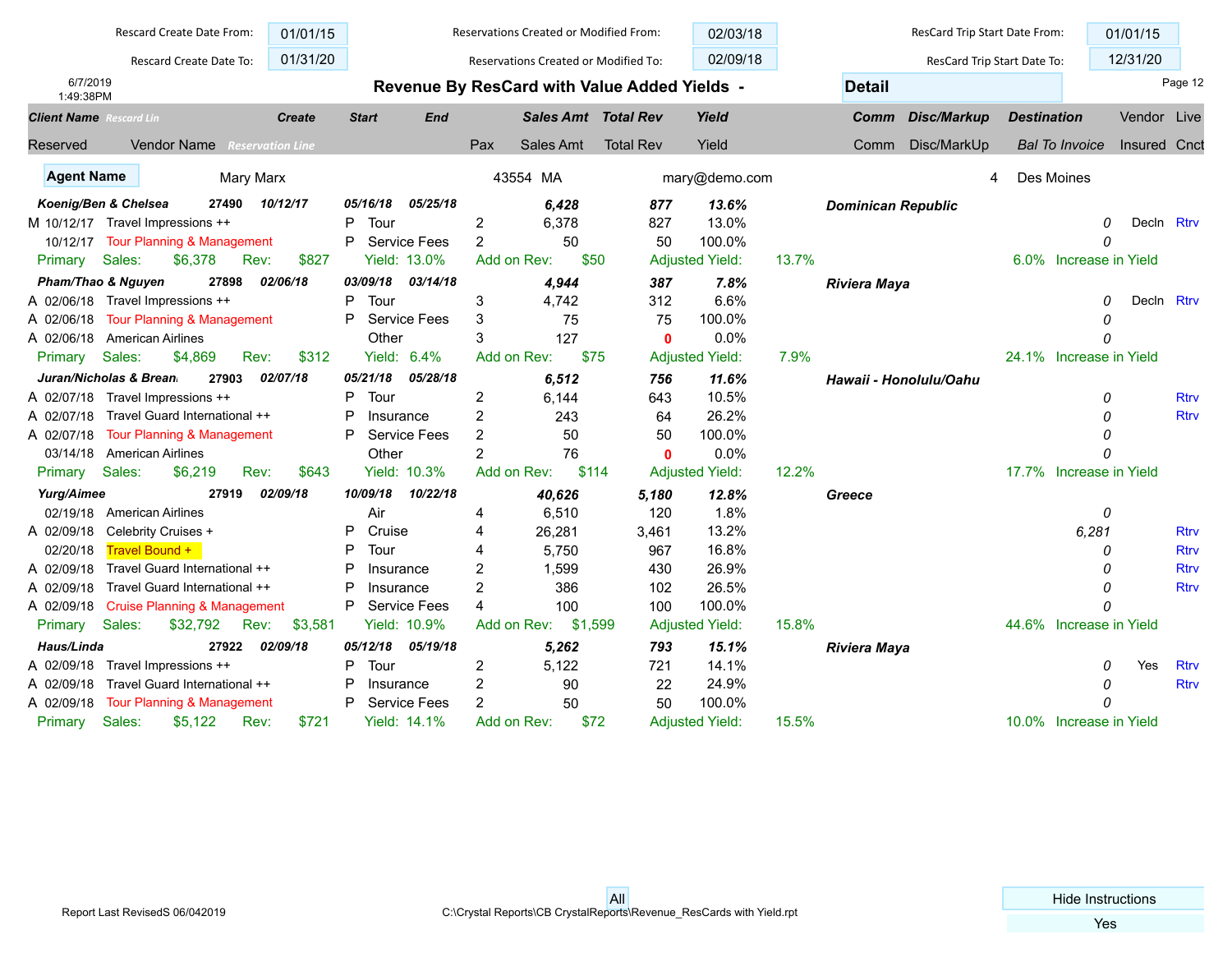|                                | <b>Rescard Create Date From:</b> | 01/01/15                |                       |              | <b>Reservations Created or Modified From:</b>                                 |                           | 02/03/18                    |             |                                     | ResCard Trip Start Date From: |                                       | 01/01/15     |         |
|--------------------------------|----------------------------------|-------------------------|-----------------------|--------------|-------------------------------------------------------------------------------|---------------------------|-----------------------------|-------------|-------------------------------------|-------------------------------|---------------------------------------|--------------|---------|
|                                | Rescard Create Date To:          | 01/31/20                |                       |              | <b>Reservations Created or Modified To:</b>                                   |                           | 02/09/18                    |             |                                     |                               | ResCard Trip Start Date To:           | 12/31/20     |         |
| 6/7/2019<br>1:49:38PM          |                                  |                         |                       |              | Revenue By ResCard with Value Added Yields -                                  |                           |                             |             | <b>Detail</b>                       |                               |                                       |              | Page 13 |
| <b>Client Name</b> Rescard Lin |                                  | <b>Create</b>           | <b>Start</b>          | <b>End</b>   | <b>Sales Amt Total Rev</b>                                                    |                           | Yield                       |             | Comm                                | Disc/Markup                   | <b>Destination</b>                    | Vendor Live  |         |
| Reserved                       | <b>Vendor Name</b>               | <b>Reservation Line</b> |                       | Pax          | Sales Amt                                                                     | <b>Total Rev</b>          | Yield                       |             | Comm                                | Disc/MarkUp                   | <b>Bal To Invoice</b>                 | Insured Cnct |         |
| <b>Agent Name</b>              |                                  | <b>MA</b>               | <b>Sales Amt</b>      |              | <b>Total Rev</b>                                                              | Yield                     | % of Total                  |             | Avg Rev/ResCard                     |                               |                                       | RsCrds Rsr   |         |
|                                | <b>Mary Marx</b>                 |                         | 63,772                |              | 7,993                                                                         | <b>12.5%</b>              | 12.4%                       |             | \$1,599                             |                               |                                       | 5            | 18      |
|                                |                                  | <b>Travel Type</b>      |                       | <b>Sales</b> | <b>Revenue</b>                                                                | Yield                     | <b>VAY</b>                  | <b>Rsrv</b> | Paxs                                | Pax/Rsrv                      | <b>Revenue/Rsrv</b>                   | Revenue/Pax  |         |
|                                | Cruise                           |                         | 26,281                |              | 3,461                                                                         | 13.2%                     |                             |             | 4                                   | 4.00                          | 3,461.08                              |              | 865.27  |
|                                | Tour                             |                         | 22,385                |              | 2,502                                                                         | 11.2%                     |                             | 4           | 9                                   | 2.25                          | 867.16                                |              | 385.40  |
|                                | Other-Air, Car,                  |                         |                       | 6,713        | 120                                                                           | 1.8%                      |                             |             |                                     |                               |                                       |              |         |
|                                | Primary                          |                         | 55,379                |              | 6,083                                                                         | 11.0%                     | 11.0%                       |             |                                     |                               |                                       |              |         |
|                                | <b>Shore Excursions</b>          |                         |                       | 5,750        | 967                                                                           | 16.8%                     | 1.7%                        |             |                                     |                               |                                       |              |         |
|                                | Insurance                        |                         |                       | 2,318        | 618                                                                           | 26.7%                     | 1.1%                        | 4           | 8                                   | 2.00                          | 154.58                                |              | 77.29   |
|                                | Fees                             |                         |                       | 325          | 325                                                                           | 100.0%                    | .6%                         | 5           | 13                                  | 2.60                          | 65.00                                 |              | 25.00   |
|                                | Add on Revenue                   |                         |                       | 8,393        | 1,910                                                                         | 22.8%                     | 14.4%                       |             | :True Yield on <i>Primary Sales</i> |                               | 31.4% Increase in Yield               |              |         |
| 5                              | <b>ResCards with fees of</b>     | 5                       | <b>Total ResCards</b> |              | out of                                                                        |                           | <b>Cruise ResCards with</b> |             |                                     |                               | 1 Cruise Shore Excursion Reservations |              |         |
|                                | 5 Insurance ResCards of the      | 5 Total                 |                       |              | - 2 Declines, 0 Quotes, 3 Insurance Company Policies, 1 Supplier - 1 Had Both |                           |                             |             |                                     |                               |                                       |              |         |
|                                | Averages: ResCard Sales:         | \$12,754                | ResCard Rev:          | \$1,599      |                                                                               | <b>Reservation Sales:</b> | \$3,543                     |             | <b>Reservation Rev:</b>             | \$444                         | Reservations/Rescard:                 |              | 3.6     |
| <b>Reservation Adds</b>        |                                  | 13                      | \$45,009              |              | \$6,030                                                                       | 13.4%                     |                             |             |                                     |                               |                                       |              |         |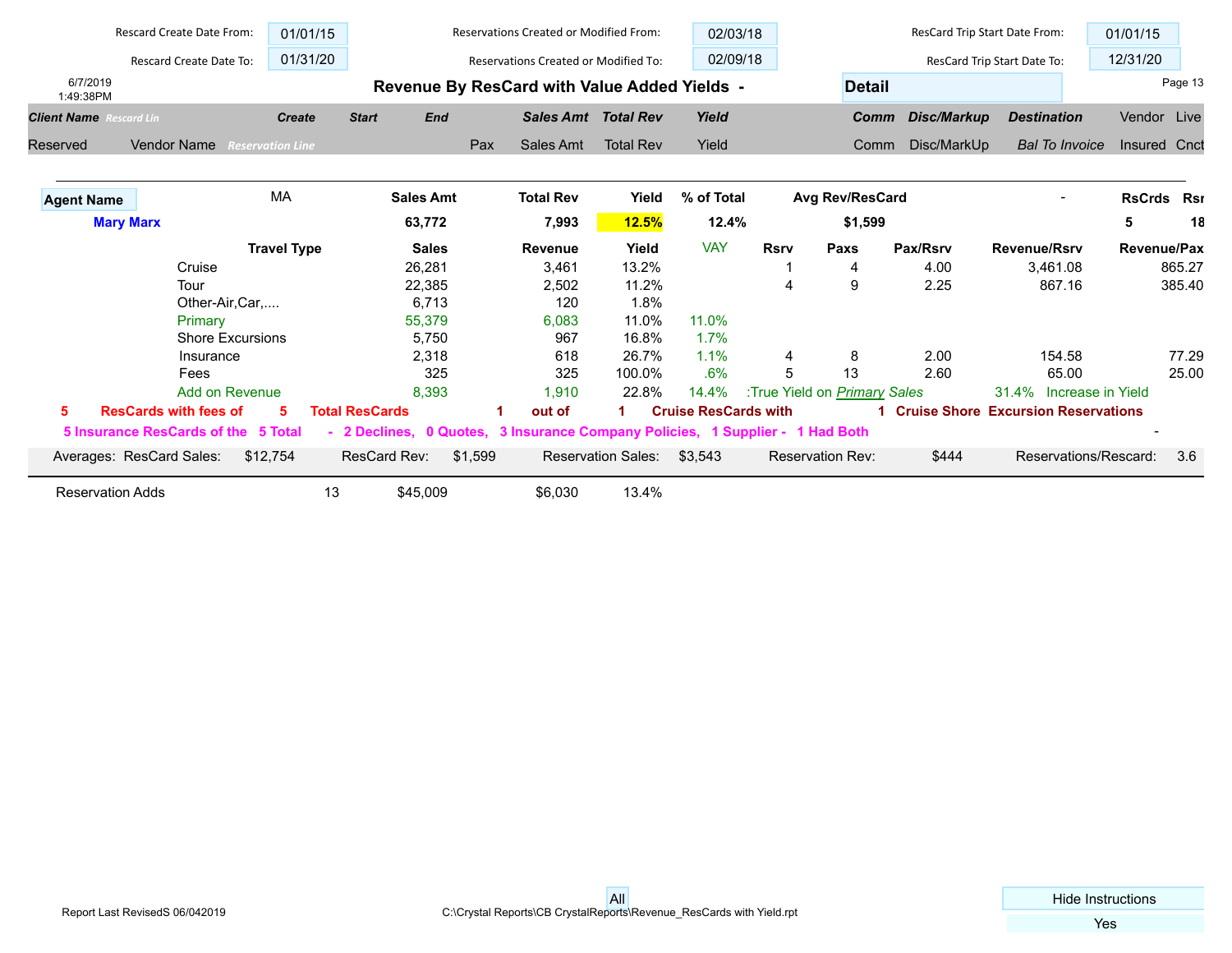|                                | Rescard Create Date From:               | 01/01/15      |                |                     |                  | Reservations Created or Modified From: |                                              | 02/03/18               |       |                     | ResCard Trip Start Date From: |                    | 01/01/15                |              |             |
|--------------------------------|-----------------------------------------|---------------|----------------|---------------------|------------------|----------------------------------------|----------------------------------------------|------------------------|-------|---------------------|-------------------------------|--------------------|-------------------------|--------------|-------------|
|                                | Rescard Create Date To:                 | 01/31/20      |                |                     |                  | Reservations Created or Modified To:   |                                              | 02/09/18               |       |                     | ResCard Trip Start Date To:   |                    | 12/31/20                |              |             |
| 6/7/2019<br>1:49:38PM          |                                         |               |                |                     |                  |                                        | Revenue By ResCard with Value Added Yields - |                        |       | <b>Detail</b>       |                               |                    |                         | Page 14      |             |
| <b>Client Name</b> Rescard Lin |                                         | <b>Create</b> | <b>Start</b>   | <b>End</b>          |                  | <b>Sales Amt Total Rev</b>             |                                              | Yield                  |       | Comm                | Disc/Markup                   | <b>Destination</b> |                         | Vendor Live  |             |
| <b>Reserved</b>                | <b>Vendor Name</b> Reservation Line     |               |                |                     | Pax              | Sales Amt                              | <b>Total Rev</b>                             | Yield                  |       | Comm                | Disc/MarkUp                   |                    | <b>Bal To Invoice</b>   | Insured Cnct |             |
| <b>Agent Name</b>              | Petra                                   |               |                |                     |                  | 59573 PPF                              |                                              | petra@demo.com         |       |                     | $\mathbf{0}$                  |                    | Demo Vacations          |              |             |
| <b>Morr/Michael</b>            | 26634                                   | 02/28/17      | 04/23/18       | 06/27/18            |                  | 23,593                                 | 3,333                                        | 14.1%                  |       | <b>Hungry</b>       |                               |                    |                         |              |             |
| A 02/03/18                     | Delta Air Lines ++                      |               | P<br>Air       |                     | $\boldsymbol{2}$ | 0                                      | 0                                            | 0.0%                   |       |                     |                               |                    | 0                       |              |             |
| A 02/03/18                     | Delta Air Lines ++                      |               | Air<br>P       |                     | $\overline{2}$   | 0                                      | 0                                            | 0.0%                   |       |                     |                               |                    | 0                       |              |             |
| 10/18/17                       | AC Hotel Ambassador Antibes-Juan Les F  |               | Hotel          |                     | $\overline{2}$   | 889                                    | 89                                           | 10.0%                  |       |                     |                               |                    | 889                     |              |             |
| 10/22/17                       | Travel Bound +                          |               | P<br>Hotel     |                     | $\overline{c}$   | 369                                    | 68                                           | 18.4%                  |       |                     |                               |                    | 0                       |              | <b>No</b>   |
| A 02/03/18                     | <b>Ritz Carlton Budapest</b>            |               | Hotel          |                     | $\overline{c}$   | $\mathbf 0$                            | $\mathbf 0$                                  | 0.0%                   |       |                     |                               |                    | 0                       |              |             |
| 03/18/18                       | Renaissance Barceona Fira Hotel         |               | Hotel          |                     | $\overline{c}$   | 326                                    | 33                                           | 10.0%                  |       |                     |                               |                    | 326                     |              |             |
| 03/18/18                       | Renaissance Barceona Fira Hotel         |               | Hotel          |                     | $\overline{c}$   | 316                                    | 32                                           | 10.0%                  |       |                     |                               |                    | 316                     |              |             |
| 03/18/18                       | Travel Bound +                          |               | Ρ<br>Hotel     |                     | $\overline{c}$   | 402                                    | 64                                           | 16.0%                  |       |                     |                               |                    | 0                       |              | <b>Rtrv</b> |
| 03/18/18                       | Auto Europe +                           |               | P<br>Car       |                     | 4                | 754                                    | 128                                          | 17.0%                  |       |                     |                               |                    | 0                       |              | <b>No</b>   |
| 03/01/17                       | Viking River Cruises +                  |               | P<br>Cruise    |                     | 2                | 6.462                                  | 1,158                                        | 17.9%                  |       |                     |                               |                    | 0                       |              | <b>Rtrv</b> |
| 11/17/17                       | Seabourn Cruise Line +                  |               | P<br>Cruise    |                     | $\overline{c}$   | 13,808                                 | 1,654                                        | 12.0%                  |       |                     |                               |                    | 0                       |              | <b>Rtrv</b> |
| A 02/03/18                     | Travel Bound +                          |               | P<br>Tour      |                     | $\overline{2}$   | 74                                     | 12                                           | 16.0%                  |       |                     |                               |                    | 0                       |              | <b>No</b>   |
| 04/12/18                       | Travel Bound +                          |               | P              | Transportatio       | 4                | 115                                    | 16                                           | 14.0%                  |       |                     |                               |                    | 115                     |              | <b>Rtrv</b> |
| 03/10/17                       | <b>Cruise Planning &amp; Management</b> |               | P              | <b>Service Fees</b> | 2                | 40                                     | 40                                           | 100.0%                 |       |                     |                               |                    | 0                       |              |             |
| 03/15/18                       | <b>Cruise Planning &amp; Management</b> |               | P              | <b>Service Fees</b> | $\overline{2}$   | 40                                     | 40                                           | 100.0%                 |       |                     |                               |                    | $\Omega$                |              |             |
| Primary                        | Sales:<br>\$23,439<br>Rev:              | \$3,241       |                | Yield: 13.8%        | Add on Rev:      | \$92                                   |                                              | <b>Adjusted Yield:</b> | 14.2% |                     |                               |                    | 2.8% Increase in Yield  |              |             |
| <b>McCuen/Michael</b>          | 27514                                   | 10/19/17      | 06/29/18       | 07/08/18            |                  | 9,116                                  | 870                                          | 9.5%                   |       | <b>Bahamas</b>      |                               |                    |                         |              |             |
| 10/19/17                       | Disney Cruise Vacations +               |               | P<br>Cruise    |                     | 4                | 6.686                                  | 603                                          | 9.0%                   |       |                     |                               |                    | 0                       |              | <b>Rtrv</b> |
| A 02/05/18                     | Walt Disney Travel Company +            |               | P<br>Tour      |                     | 4                | 1,997                                  | 79                                           | 4.0%                   |       |                     |                               |                    | 1,997                   |              | <b>Rtrv</b> |
| M 10/31/17                     | Travel Guard International ++           |               | Ρ<br>Insurance |                     | 5                | 333                                    | 88                                           | 26.4%                  |       |                     |                               |                    | 0                       |              | <b>Rtrv</b> |
| 10/20/17                       | <b>Cruise Planning &amp; Management</b> |               | P              | <b>Service Fees</b> | 5                | 100                                    | 100                                          | 100.0%                 |       |                     |                               |                    | $\Omega$                |              |             |
| Primary                        | Sales:<br>\$8,683<br>Rev:               | \$682         |                | Yield: 7.9%         | Add on Rev:      | \$188                                  |                                              | <b>Adjusted Yield:</b> | 10.0% |                     |                               |                    | 27.6% Increase in Yield |              |             |
| Hogge/Cindy                    | 27515                                   | 10/19/17      | 06/29/18       | 07/08/18            |                  | 8.819                                  | 834                                          | 9.5%                   |       | <b>Bahamas</b>      |                               |                    |                         |              |             |
| 10/19/17                       | Disney Cruise Vacations +               |               | P<br>Cruise    |                     | 4                | 6,467                                  | 581                                          | 9.0%                   |       |                     |                               |                    | 0                       |              | <b>Rtrv</b> |
| A 02/05/18                     | Walt Disney Travel Company +            |               | Ρ<br>Tour      |                     | 4                | 1,971                                  | 79                                           | 4.0%                   |       |                     |                               |                    | 1,971                   |              | <b>Rtrv</b> |
| 10/31/17                       | Travel Guard International ++           |               | P<br>Insurance |                     | 4                | 281                                    | 74                                           | 26.3%                  |       |                     |                               |                    | 0                       |              | <b>Rtrv</b> |
| 10/20/17                       | <b>Cruise Planning &amp; Management</b> |               | P              | <b>Service Fees</b> | 4                | 100                                    | 100                                          | 100.0%                 |       |                     |                               |                    | $\Omega$                |              |             |
| Primary                        | Sales:<br>\$8,438<br>Rev:               | \$660         |                | Yield: 7.8%         | Add on Rev:      | \$174                                  |                                              | <b>Adjusted Yield:</b> | 9.9%  |                     |                               |                    | 26.3% Increase in Yield |              |             |
| <b>Hutchinson/Cheryll</b>      | 27552                                   | 10/29/17      | 06/30/18       | 07/08/18            |                  | 3,312                                  | 230                                          | 6.9%                   |       | <b>Disney World</b> |                               |                    |                         |              |             |
| A 02/05/18                     | Walt Disney Travel Company +            |               | Ρ<br>Tour      |                     | 3                | 3,118                                  | 179                                          | 5.7%                   |       |                     |                               |                    | 3.118                   |              | <b>Rtrv</b> |
| M 10/31/17                     | Travel Guard International ++           |               | P<br>Insurance |                     | 3                | 194                                    | 50                                           | 26.0%                  |       |                     |                               |                    | $\Omega$                |              | <b>Rtrv</b> |
| Primary                        | Sales:<br>\$3,118<br>Rev:               | \$179         |                | <b>Yield: 5.7%</b>  | Add on Rev:      | \$50                                   |                                              | <b>Adjusted Yield:</b> | 7.4%  |                     |                               |                    | 28.2% Increase in Yield |              |             |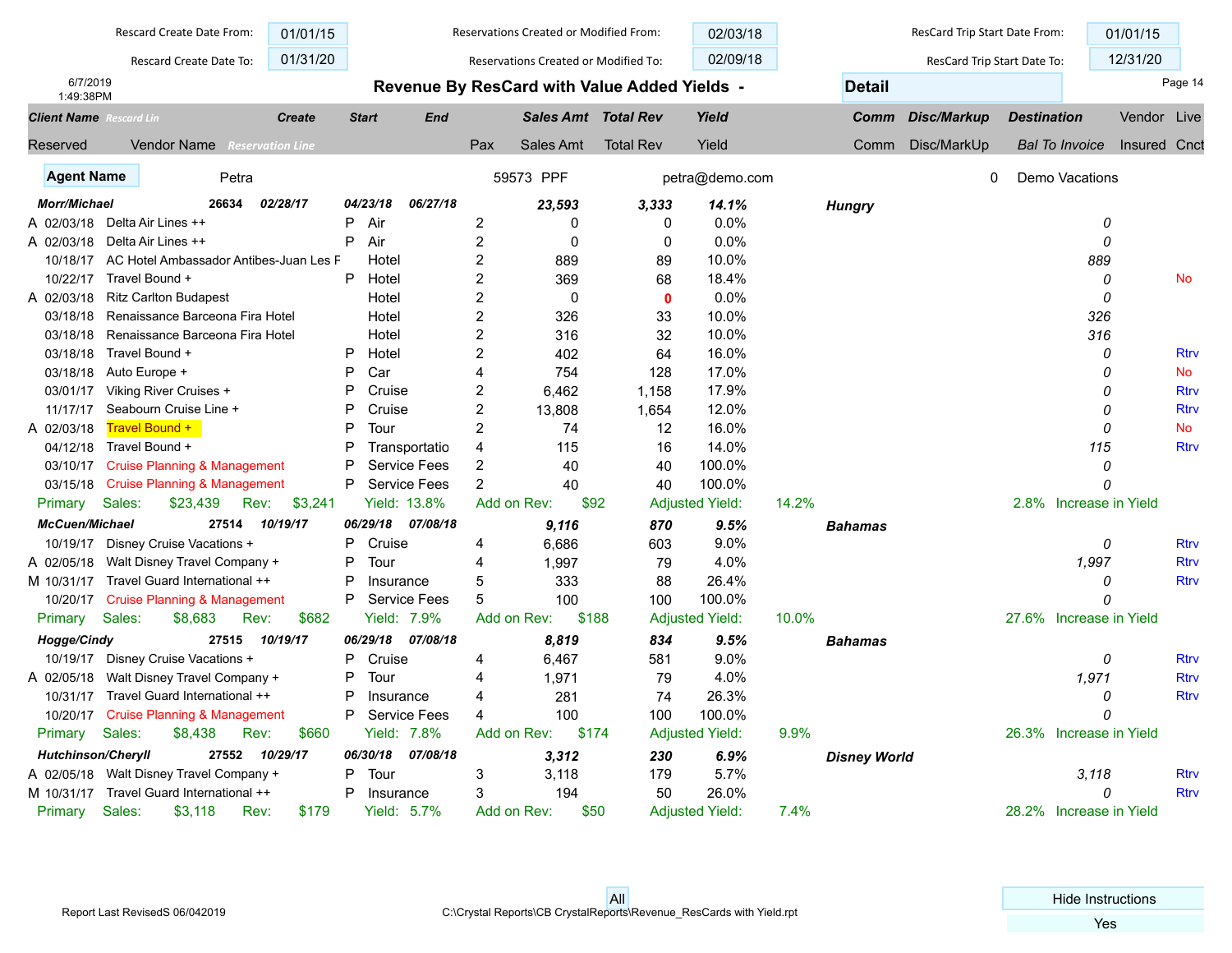|                                | Rescard Create Date From:             | 01/01/15                |                |                     |                | Reservations Created or Modified From:       |                  | 02/03/18               |             |                 | ResCard Trip Start Date From: |                     |                       | 01/01/15           |             |
|--------------------------------|---------------------------------------|-------------------------|----------------|---------------------|----------------|----------------------------------------------|------------------|------------------------|-------------|-----------------|-------------------------------|---------------------|-----------------------|--------------------|-------------|
|                                | Rescard Create Date To:               | 01/31/20                |                |                     |                | Reservations Created or Modified To:         |                  | 02/09/18               |             |                 | ResCard Trip Start Date To:   |                     |                       | 12/31/20           |             |
| 6/7/2019<br>1:49:38PM          |                                       |                         |                |                     |                | Revenue By ResCard with Value Added Yields - |                  |                        |             | <b>Detail</b>   |                               |                     |                       |                    | Page 15     |
| <b>Client Name</b> Rescard Lin |                                       | <b>Create</b>           | <b>Start</b>   | <b>End</b>          |                | <b>Sales Amt Total Rev</b>                   |                  | Yield                  |             | Comm            | Disc/Markup                   | <b>Destination</b>  |                       | Vendor Live        |             |
| Reserved                       | <b>Vendor Name</b>                    | <b>Reservation Line</b> |                |                     | Pax            | Sales Amt                                    | <b>Total Rev</b> | Yield                  |             | Comm            | Disc/MarkUp                   |                     | <b>Bal To Invoice</b> | Insured Cnct       |             |
| <b>Phillips/Matthew</b>        | 27910                                 | 02/08/18                | 08/20/18       | 08/26/18            |                | 5,797                                        | 779              | 13.4%                  |             | St. Lucia       |                               |                     |                       |                    |             |
| A 02/08/18                     | Classic Vacations +                   |                         | Tour<br>P      |                     | 2              | 5,544                                        | 684              | 12.3%                  |             |                 |                               |                     | 3.568                 |                    | <b>Rtrv</b> |
| 02/17/18                       | Travel Guard International ++         |                         | P<br>Insurance |                     | 2              | 213                                          | 56               | 26.1%                  |             |                 |                               |                     |                       |                    | <b>Rtrv</b> |
| A 02/08/18                     | <b>Tour Planning &amp; Management</b> |                         | P              | <b>Service Fees</b> | 2              | 40                                           | 40               | 100.0%                 |             |                 |                               |                     |                       |                    |             |
| Sales:<br>Primary              | \$5,544                               | Rev:<br>\$684           |                | <b>Yield: 12.3%</b> | Add on Rev:    | \$96                                         |                  | <b>Adjusted Yield:</b> | 14.1%       |                 |                               | 14.0%               | Increase in Yield     |                    |             |
| LeCrone/Donna                  | 27914                                 | 02/08/18                | 07/05/18       | 07/11/18            |                | 4.742                                        | 640              | 13.5%                  |             | Aruba           |                               |                     |                       |                    |             |
| A 02/08/18                     | Travel Impressions ++                 |                         | Tour<br>P      |                     | 2              | 4,199                                        | 466              | 11.1%                  |             |                 |                               |                     | 2,658                 |                    | <b>Rtrv</b> |
| 02/19/18                       | Travel Guard International ++         |                         | P<br>Insurance |                     | 2              | 503                                          | 134              | 26.6%                  |             |                 |                               |                     | Ω                     |                    | <b>Rtrv</b> |
| A 02/08/18                     | <b>Tour Planning &amp; Management</b> |                         | P              | <b>Service Fees</b> | $\overline{2}$ | 40                                           | 40               | 100.0%                 |             |                 |                               |                     |                       |                    |             |
| Sales:<br>Primary              | \$4,199                               | Rev:<br>\$466           |                | <b>Yield: 11.1%</b> |                | Add on Rev:<br>\$174                         |                  | <b>Adjusted Yield:</b> | 15.2%       |                 |                               | 37.3%               | Increase in Yield     |                    |             |
| Leonard/Jill                   | 27915                                 | 02/08/18                | 07/05/18       | 07/11/18            |                | 4,520                                        | 580              | 12.8%                  |             | <b>Aruba</b>    |                               |                     |                       |                    |             |
| A 02/08/18                     | Travel Impressions ++                 |                         | P.<br>Tour     |                     | $\overline{2}$ | 4,199                                        | 466              | 11.1%                  |             |                 |                               |                     | 0                     |                    | <b>Rtrv</b> |
| 02/20/18                       | Travel Guard International ++         |                         | P<br>Insurance |                     | 2              | 281                                          | 74               | 26.3%                  |             |                 |                               |                     |                       |                    | <b>Rtrv</b> |
| A 02/08/18                     | <b>Tour Planning &amp; Management</b> |                         | P              | <b>Service Fees</b> | $\overline{2}$ | 40                                           | 40               | 100.0%                 |             |                 |                               |                     |                       |                    |             |
| Sales:<br>Primary              | \$4,199                               | Rev:<br>\$466           |                | <b>Yield: 11.1%</b> | Add on Rev:    | \$114                                        |                  | <b>Adjusted Yield:</b> | 13.8%       |                 |                               | 24.5%               | Increase in Yield     |                    |             |
| <b>Agent Name</b>              |                                       | <b>PPF</b>              |                | <b>Sales Amt</b>    |                | <b>Total Rev</b>                             | Yield            | % of Total             |             | Avg Rev/ResCard |                               |                     |                       | <b>RsCrds Rsr</b>  |             |
| <b>Petra</b>                   |                                       |                         |                | 59,898              |                | 7,267                                        | <b>12.1%</b>     | 11.6%                  |             | \$1,038         |                               |                     |                       |                    | 34          |
|                                |                                       | <b>Travel Type</b>      |                | <b>Sales</b>        |                | Revenue                                      | Yield            | <b>VAY</b>             | <b>Rsrv</b> | Paxs            | Pax/Rsrv                      | <b>Revenue/Rsrv</b> |                       | <b>Revenue/Pax</b> |             |

|   | <b>Travel Type</b>                  | <b>Sales</b>                                                                  | Revenue           | Yield                     | VAY                         | <b>Rsrv</b>                  | Paxs                    | Pax/Rsrv | <b>Revenue/Rsrv</b>                   | <b>Revenue/Pax</b> |
|---|-------------------------------------|-------------------------------------------------------------------------------|-------------------|---------------------------|-----------------------------|------------------------------|-------------------------|----------|---------------------------------------|--------------------|
|   | Cruise                              | 33,422                                                                        | 3,995             | 12.0%                     |                             | 4                            | 12                      | 3.00     | 998.85                                | 332.95             |
|   | Tour                                | 21,027                                                                        | 1,954             | 9.3%                      |                             | 6                            | 17                      | 2.83     | 327.60                                | 115.62             |
|   | Hotel                               | 2,301                                                                         | 285               | 12.4%                     |                             |                              |                         |          |                                       |                    |
|   | Other-Air, Car,                     | 869                                                                           | 144               | 16.6%                     |                             |                              |                         |          |                                       |                    |
|   | Primary                             | 57,620                                                                        | 6,379             | 11.1%                     | 11.1%                       |                              |                         |          |                                       |                    |
|   | <b>Shore Excursions</b>             | 74                                                                            | $12 \overline{ }$ | 16.0%                     | $-$ %                       |                              |                         |          |                                       |                    |
|   | Insurance                           | 1,805                                                                         | 476               | 26.4%                     | $.8\%$                      | 6                            | 18                      | 3.00     | 79.34                                 | 26.45              |
|   | Fees                                | 400                                                                           | 400               | 100.0%                    | .7%                         |                              | 19                      | 2.71     | 57.14                                 | 21.05              |
|   | Add on Revenue                      | 2.279                                                                         | 888               | 39.0%                     | 12.6%                       | :True Yield on Primary Sales |                         |          | 13.9% Increase in Yield               |                    |
| 6 | <b>ResCards with fees of</b>        | <b>Total ResCards</b>                                                         | out of            | 4                         | <b>Cruise ResCards with</b> |                              |                         |          | 1 Cruise Shore Excursion Reservations |                    |
|   | 6 Insurance ResCards of the 7 Total | - 0 Declines, 0 Quotes, 6 Insurance Company Policies, 0 Supplier - 0 Had Both |                   |                           |                             |                              |                         |          |                                       |                    |
|   | \$8,557<br>Averages: ResCard Sales: | \$1.038<br>ResCard Rev:                                                       |                   | <b>Reservation Sales:</b> | \$1.762                     |                              | <b>Reservation Rev:</b> | \$214    | Reservations/Rescard:                 | 4.9                |
|   | <b>Reservation Adds</b>             | \$21,221<br>13                                                                | \$2,086           | 9.8%                      |                             |                              |                         |          |                                       |                    |

 $\overline{\phantom{a}}$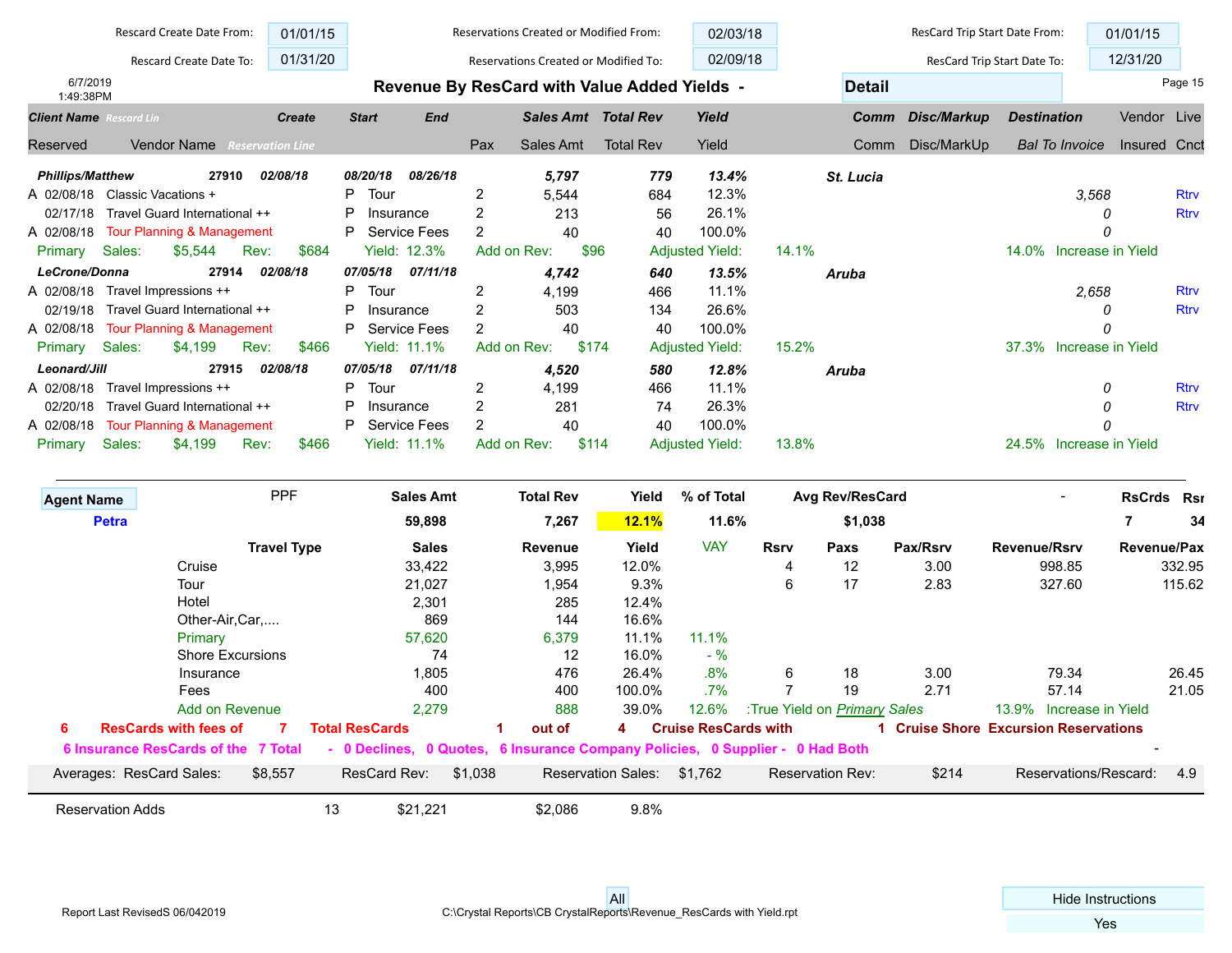|                                             | Rescard Create Date From:               | 01/01/15        |                |                     |     | Reservations Created or Modified From: |                                              | 02/03/18               |       |                      | ResCard Trip Start Date From: |                    |                         | 01/01/15     |             |
|---------------------------------------------|-----------------------------------------|-----------------|----------------|---------------------|-----|----------------------------------------|----------------------------------------------|------------------------|-------|----------------------|-------------------------------|--------------------|-------------------------|--------------|-------------|
|                                             | Rescard Create Date To:                 | 01/31/20        |                |                     |     | Reservations Created or Modified To:   |                                              | 02/09/18               |       |                      | ResCard Trip Start Date To:   |                    |                         | 12/31/20     |             |
| 6/7/2019                                    |                                         |                 |                |                     |     |                                        | Revenue By ResCard with Value Added Yields - |                        |       | <b>Detail</b>        |                               |                    |                         |              | Page 16     |
| 1:49:38PM<br><b>Client Name</b> Rescard Lin |                                         | <b>Create</b>   | <b>Start</b>   | <b>End</b>          |     | <b>Sales Amt Total Rev</b>             |                                              | Yield                  |       | Comm                 | Disc/Markup                   | <b>Destination</b> |                         | Vendor Live  |             |
| Reserved                                    | <b>Vendor Name</b> Reservation Line     |                 |                |                     | Pax | Sales Amt                              | <b>Total Rev</b>                             | Yield                  |       | Comm                 | Disc/MarkUp                   |                    | <b>Bal To Invoice</b>   | Insured Cnct |             |
|                                             |                                         |                 |                |                     |     |                                        |                                              |                        |       |                      |                               |                    |                         |              |             |
| <b>Agent Name</b>                           |                                         | Windy Olsen CTC |                |                     |     | 4656 WO                                |                                              | windy@demo.com         |       |                      | 0                             |                    | Demo Vacations          |              |             |
| <b>Faur/Gunter</b>                          | 25626                                   | 07/05/16        | 06/11/18       | 06/26/18            |     | 15,664                                 | 2,463                                        | 15.7%                  |       | Baltic               |                               |                    |                         |              |             |
| 07/05/16                                    | Viking River Cruises +                  |                 | Cruise<br>P    |                     | 2   | 15,384                                 | 2,423                                        | 15.7%                  |       |                      |                               |                    | 0                       | Yes          | <b>Rtrv</b> |
| 07/05/16                                    | <b>Cruise Planning &amp; Management</b> |                 | P              | <b>Service Fees</b> | 2   | 40                                     | 40                                           | 100.0%                 |       |                      |                               |                    | 0                       |              |             |
| A 02/05/18                                  | Viking River Cruises +                  |                 | Other<br>P     |                     | 2   | 240                                    | $\mathbf{0}$                                 | 0.0%                   |       |                      |                               |                    | 0                       |              | No          |
| Primary                                     | Sales:<br>\$15,624                      | Rev:<br>\$2,423 |                | Yield: 15.5%        |     | Add on Rev:<br>\$40                    |                                              | <b>Adjusted Yield:</b> | 15.8% |                      |                               |                    | 1.7% Increase in Yield  |              |             |
| <b>Roem/Darcy</b>                           | 26954                                   | 05/05/17        | 04/28/18       | 05/08/18            |     | 3,020                                  | 471                                          | 15.6%                  |       | <b>Med - Western</b> |                               |                    |                         |              |             |
| M 01/04/18                                  | <b>Princess Cruises ++</b>              |                 | Cruise<br>P    |                     | -1  | 2,654                                  | 345                                          | 13.0%                  |       |                      |                               |                    | 0                       |              | <b>Rtrv</b> |
| 05/06/17                                    | Travel Guard International ++           |                 | P<br>Insurance |                     |     | 326                                    | 86                                           | 26.4%                  |       |                      |                               |                    | 0                       |              | <b>Bkd</b>  |
| 05/06/17                                    | <b>Custom Travel Management</b>         |                 | P              | <b>Service Fees</b> |     | 40                                     | 40                                           | 100.0%                 |       |                      |                               |                    | $\Omega$                |              |             |
| Primary                                     | \$2,654<br>Sales:                       | \$345<br>Rev:   |                | Yield: 13.0%        |     | \$126<br>Add on Rev:                   |                                              | <b>Adjusted Yield:</b> | 17.7% |                      |                               |                    | 36.6% Increase in Yield |              |             |
|                                             | 26955                                   | 05/05/17        | 04/28/18       | 05/08/18            |     | 3.083                                  | 488                                          | 15.8%                  |       | <b>Med - Western</b> |                               |                    |                         |              |             |
|                                             | M 05/05/17 Princess Cruises ++          |                 | P<br>Cruise    |                     |     | 2,654                                  | 345                                          | 13.0%                  |       |                      |                               |                    | 0                       |              | Rtrv        |
| 05/06/17                                    | Travel Guard International ++           |                 | P<br>Insurance |                     |     | 389                                    | 103                                          | 26.5%                  |       |                      |                               |                    | O                       |              | <b>Bkd</b>  |
|                                             | 05/06/17 Custom Travel Management       |                 | P              | <b>Service Fees</b> |     | 40                                     | 40                                           | 100.0%                 |       |                      |                               |                    |                         |              |             |
| Primary                                     | \$2,654<br>Sales:                       | \$345<br>Rev:   |                | Yield: 13.0%        |     | \$143<br>Add on Rev:                   |                                              | <b>Adjusted Yield:</b> | 18.4% |                      |                               |                    | 41.5% Increase in Yield |              |             |
| Pain/Cindy                                  | 26956                                   | 05/05/17        | 04/28/18       | 05/08/18            |     | 3,083                                  | 488                                          | 15.8%                  |       | <b>Med - Western</b> |                               |                    |                         |              |             |
| M 05/05/17                                  | Princess Cruises ++                     |                 | P<br>Cruise    |                     | -1  | 2,654                                  | 345                                          | 13.0%                  |       |                      |                               |                    | 0                       |              | <b>Rtrv</b> |
| 05/06/17                                    | Travel Guard International ++           |                 | P<br>Insurance |                     |     | 389                                    | 103                                          | 26.5%                  |       |                      |                               |                    | 0                       |              | <b>Bkd</b>  |
|                                             | 05/06/17 Custom Travel Management       |                 | P              | <b>Service Fees</b> |     | 40                                     | 40                                           | 100.0%                 |       |                      |                               |                    | 0                       |              |             |
| Primary                                     | Sales:<br>\$2,654                       | \$345<br>Rev:   |                | <b>Yield: 13.0%</b> |     | Add on Rev:<br>\$143                   |                                              | <b>Adjusted Yield:</b> | 18.4% |                      |                               |                    | 41.5% Increase in Yield |              |             |
| Ross/Marianne                               | 26957                                   | 05/05/17        | 04/28/18       | 05/08/18            |     | 3,020                                  | 471                                          | 15.6%                  |       | <b>Med - Western</b> |                               |                    |                         |              |             |
| M 05/05/17                                  | Princess Cruises ++                     |                 | Cruise<br>P    |                     |     | 2,654                                  | 345                                          | 13.0%                  |       |                      |                               |                    | 0                       |              | <b>Rtrv</b> |
| 05/06/17                                    | Travel Guard International ++           |                 | P<br>Insurance |                     |     | 326                                    | 86                                           | 26.4%                  |       |                      |                               |                    | 0                       |              | <b>Bkd</b>  |
| 05/06/17                                    | <b>Custom Travel Management</b>         |                 | P              | <b>Service Fees</b> |     | 40                                     | 40                                           | 100.0%                 |       |                      |                               |                    | 0                       |              |             |
| Primary                                     | Sales:<br>\$2,654                       | Rev:<br>\$345   |                | Yield: 13.0%        |     | \$126<br>Add on Rev:                   |                                              | <b>Adjusted Yield:</b> | 17.7% |                      |                               |                    | 36.6% Increase in Yield |              |             |
|                                             | 26959                                   | 05/05/17        | 04/28/18       | 05/08/18            |     | 2,983                                  | 473                                          | 15.9%                  |       | <b>Med - Western</b> |                               |                    |                         |              |             |
|                                             | M 05/05/17 Princess Cruises ++          |                 | P Cruise       |                     | -1  | 2,554                                  | 330                                          | 12.9%                  |       |                      |                               |                    | 0                       |              | Rtrv        |
|                                             | 05/07/17 Travel Guard International ++  |                 | Insurance      |                     |     | 389                                    | 103                                          | 26.5%                  |       |                      |                               |                    | 0                       |              | <b>Bkd</b>  |
|                                             | 05/07/17 Custom Travel Management       |                 | Р              | <b>Service Fees</b> |     | 40                                     | 40                                           | 100.0%                 |       |                      |                               |                    | O                       |              |             |
| Primary                                     | Sales:<br>\$2,554                       | Rev:<br>\$330   |                | Yield: 12.9%        |     | \$143<br>Add on Rev:                   |                                              | <b>Adjusted Yield:</b> | 18.5% |                      |                               |                    | 43.4% Increase in Yield |              |             |
|                                             |                                         | 26962 05/05/17  |                | 04/28/18 05/08/18   |     | 2,983                                  | 473                                          | 15.9%                  |       | <b>Med - Western</b> |                               |                    |                         |              |             |
|                                             | M 05/05/17 Princess Cruises ++          |                 | Cruise<br>P.   |                     | -1  | 2,554                                  | 330                                          | 12.9%                  |       |                      |                               |                    | 0                       |              | <b>Rtrv</b> |
|                                             | 05/07/17 Travel Guard International ++  |                 | Р<br>Insurance |                     |     | 389                                    | 103                                          | 26.5%                  |       |                      |                               |                    | 0                       |              | <b>Bkd</b>  |
|                                             | 05/07/17 Custom Travel Management       |                 | P              | <b>Service Fees</b> |     | 40                                     | 40                                           | 100.0%                 |       |                      |                               |                    | 0                       |              |             |
| Primary                                     | Sales:<br>\$2,554                       | \$330<br>Rev:   |                | Yield: 12.9%        |     | Add on Rev:<br>\$143                   |                                              | <b>Adjusted Yield:</b> | 18.5% |                      |                               |                    | 43.4% Increase in Yield |              |             |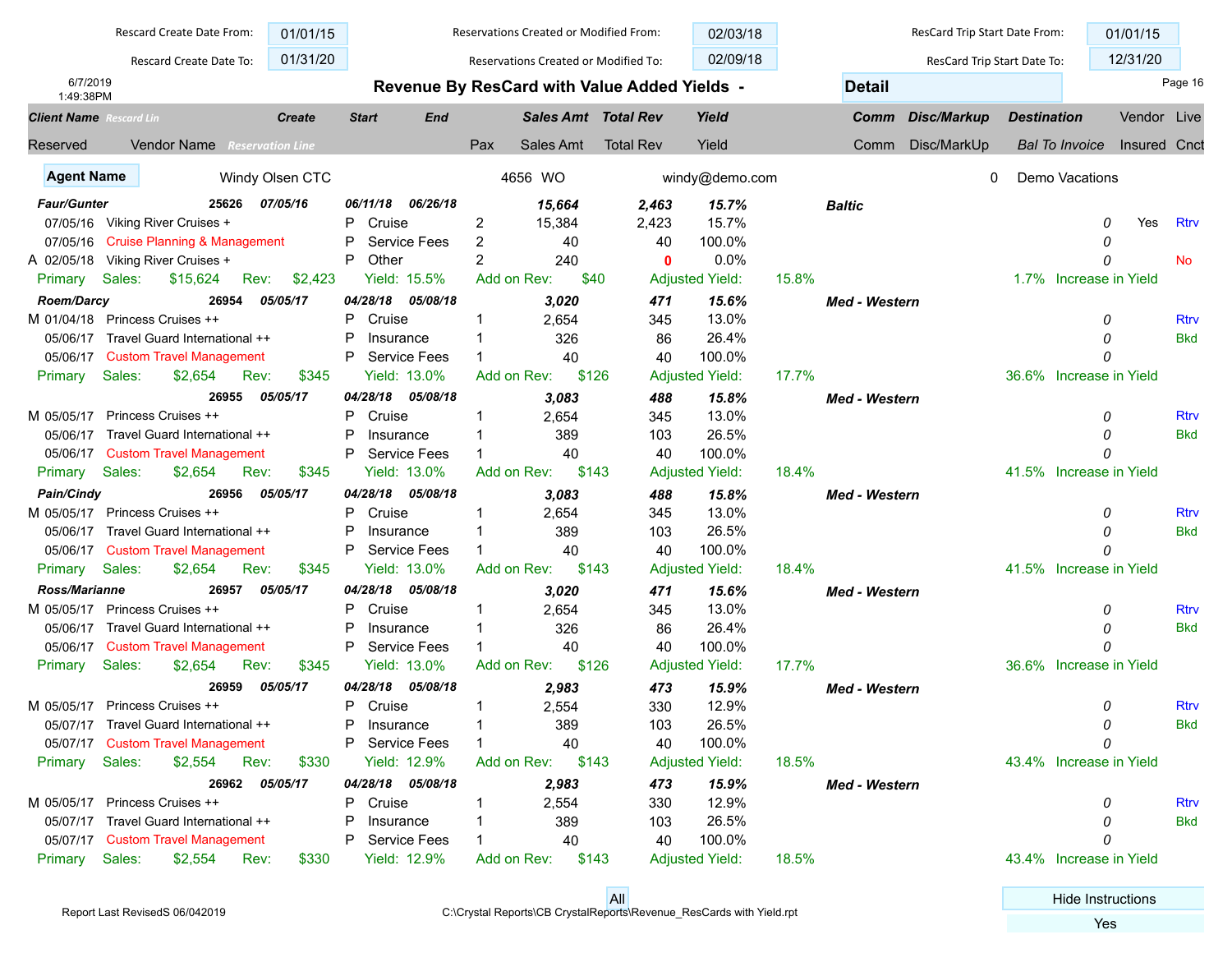|                                             | Rescard Create Date From:               | 01/01/15                |                         |                     |                | Reservations Created or Modified From: |                                              | 02/03/18               |       |                      | ResCard Trip Start Date From: |                    |                         | 01/01/15     |             |
|---------------------------------------------|-----------------------------------------|-------------------------|-------------------------|---------------------|----------------|----------------------------------------|----------------------------------------------|------------------------|-------|----------------------|-------------------------------|--------------------|-------------------------|--------------|-------------|
|                                             | Rescard Create Date To:                 | 01/31/20                |                         |                     |                | Reservations Created or Modified To:   |                                              | 02/09/18               |       |                      | ResCard Trip Start Date To:   |                    |                         | 12/31/20     |             |
| 6/7/2019                                    |                                         |                         |                         |                     |                |                                        | Revenue By ResCard with Value Added Yields - |                        |       | <b>Detail</b>        |                               |                    |                         |              | Page 17     |
| 1:49:38PM<br><b>Client Name</b> Rescard Lin |                                         | <b>Create</b>           | <b>Start</b>            | <b>End</b>          |                | <b>Sales Amt Total Rev</b>             |                                              | Yield                  |       | Comm                 | Disc/Markup                   | <b>Destination</b> |                         | Vendor Live  |             |
| Reserved                                    | Vendor Name                             | <b>Reservation Line</b> |                         |                     | Pax            | Sales Amt                              | <b>Total Rev</b>                             | Yield                  |       | Comm                 | Disc/MarkUp                   |                    | <b>Bal To Invoice</b>   | Insured Cnct |             |
|                                             |                                         |                         |                         |                     |                |                                        |                                              |                        |       |                      |                               |                    |                         |              |             |
| <b>Wass/Sharon</b><br>M 05/05/17            | 26963<br>Princess Cruises ++            | 05/07/17                | 04/28/18<br>P<br>Cruise | 05/08/18            | 1              | 2,600<br>2,234                         | 408<br>282                                   | 15.7%<br>12.6%         |       | <b>Med - Western</b> |                               |                    | 0                       |              | <b>Rtrv</b> |
| 05/07/17                                    | Travel Guard International ++           |                         | P<br>Insurance          |                     |                | 326                                    | 86                                           | 26.4%                  |       |                      |                               |                    | 0                       |              | <b>Bkd</b>  |
| 05/07/17                                    | <b>Custom Travel Management</b>         |                         | P                       | <b>Service Fees</b> | $\mathbf 1$    | 40                                     | 40                                           | 100.0%                 |       |                      |                               |                    | $\Omega$                |              |             |
| Primary                                     | Sales:<br>\$2,234<br>Rev:               | \$282                   |                         | Yield: 12.6%        | Add on Rev:    | \$126                                  |                                              | <b>Adjusted Yield:</b> | 18.3% |                      |                               |                    | 44.8% Increase in Yield |              |             |
|                                             | 26964                                   | 05/07/17                | 04/28/18                | 05/08/18            |                | 2,679                                  | 408                                          | 15.2%                  |       | Med - Western        |                               |                    |                         |              |             |
| M 05/05/17                                  | Princess Cruises ++                     |                         | P<br>Cruise             |                     | -1             | 2,313                                  | 282                                          | 12.2%                  |       |                      |                               |                    | 0                       |              | <b>Rtrv</b> |
| 05/07/17                                    | Travel Guard International ++           |                         | P<br>Insurance          |                     | -1             | 326                                    | 86                                           | 26.4%                  |       |                      |                               |                    | 0                       |              | <b>Bkd</b>  |
| 05/07/17                                    | <b>Custom Travel Management</b>         |                         |                         | <b>Service Fees</b> | -1             | 40                                     | 40                                           | 100.0%                 |       |                      |                               |                    | 0                       |              |             |
| Primary                                     | Sales:<br>\$2,313<br>Rev:               | \$282                   |                         | Yield: 12.2%        | Add on Rev:    | \$126                                  |                                              | <b>Adjusted Yield:</b> | 17.6% |                      |                               |                    | 44.8% Increase in Yield |              |             |
| Kolb/Ron & Peggy                            | 27041                                   | 05/30/17                | 03/02/18                | 04/02/18            |                | 31,838                                 | 3,575                                        | 11.2%                  |       | <b>Ecuador</b>       |                               |                    |                         |              |             |
| 06/16/17                                    | Celebrity Cruises +                     |                         | P<br>Air                |                     | 2              | 2,705                                  | $\mathbf 0$                                  | 0.0%                   |       |                      |                               |                    | 0                       |              | <b>No</b>   |
| M 05/30/17                                  | Celebrity Cruises +                     |                         | P<br>Cruise             |                     | 2              | 12,728                                 | 1,519                                        | 11.9%                  |       |                      |                               |                    | 0                       | Yes          | <b>Rtrv</b> |
| M 06/07/17                                  | Celebrity Cruises +                     |                         | P<br>Cruise             |                     | 2              | 16,309                                 | 2,010                                        | 12.3%                  |       |                      |                               |                    | 0                       | Yes          | <b>Rtrv</b> |
| 05/30/17                                    | <b>Cruise Planning &amp; Management</b> |                         | P                       | <b>Service Fees</b> | 2              | 40                                     | 40                                           | 100.0%                 |       |                      |                               |                    | 0                       |              |             |
| 12/14/17                                    | Celebrity Cruises +                     |                         | P<br>Other              |                     | $\overline{2}$ | 56                                     | 6                                            | 10.0%                  |       |                      |                               |                    | 0                       |              | <b>No</b>   |
| Primary                                     | Sales:<br>\$31,798<br>Rev:              | \$3,535                 |                         | Yield: 11.1%        | Add on Rev:    | \$40                                   |                                              | <b>Adjusted Yield:</b> | 11.2% |                      |                               |                    | 1.1% Increase in Yield  |              |             |
| Lowe/Jim & Kathy                            | 27214                                   | 07/20/17                | 10/26/18                | 11/11/18            |                | 13,829                                 | 2,000                                        | 14.5%                  |       | Portugal             |                               |                    |                         |              |             |
| M 01/29/18                                  | United Airlines ++                      |                         | P<br>Air                |                     | 2              | $\Omega$                               | 0                                            | 0.0%                   |       |                      |                               |                    | 0                       |              |             |
| 07/11/17                                    | AMAwaterways ++                         |                         | P<br>Cruise             |                     | $\overline{c}$ | 12,270                                 | 1,693                                        | 13.8%                  |       |                      |                               |                    | 10,770                  |              | No          |
| 07/20/17                                    | Travel Guard International ++           |                         | P<br>Insurance          |                     | 2              | 995                                    | 267                                          | 26.8%                  |       |                      |                               |                    | O                       |              | <b>Bkd</b>  |
| 07/20/17                                    | <b>Cruise Planning &amp; Management</b> |                         | P                       | <b>Service Fees</b> | 2              | 40                                     | 40                                           | 100.0%                 |       |                      |                               |                    | O                       |              |             |
| 01/29/18                                    | United Airlines ++                      |                         | P<br>Other              |                     | $\overline{2}$ | 524                                    | $\mathbf{0}$                                 | 0.0%                   |       |                      |                               |                    | n                       |              |             |
| Primary                                     | Sales:<br>\$12,794<br>Rev:              | \$1,693                 |                         | Yield: 13.2%        | Add on Rev:    | \$307                                  |                                              | <b>Adjusted Yield:</b> | 15.6% |                      |                               |                    | 18.1% Increase in Yield |              |             |
| Ralp/Jeff & Tonia                           | 27215                                   | 07/20/17                | 10/26/18                | 11/11/18            |                | 13,631                                 | 1,940                                        | 14.2%                  |       | <b>Portugal</b>      |                               |                    |                         |              |             |
| M 01/29/18                                  | United Airlines ++                      |                         | P<br>Air                |                     | 2              | 0                                      | 0                                            | 0.0%                   |       |                      |                               |                    | 0                       |              |             |
| 01/29/18                                    | United Airlines ++                      |                         | P<br>Air                |                     | 2              | 550                                    | 0                                            | 0.0%                   |       |                      |                               |                    | 0                       |              |             |
| 07/11/17                                    | AMAwaterways ++                         |                         | P<br>Cruise             |                     | 2              | 12,270                                 | 1,693                                        | 13.8%                  |       |                      |                               |                    | 10,770                  |              | No          |
| 07/20/17                                    | Travel Guard International ++           |                         | Р<br>Insurance          |                     | $\overline{2}$ | 771                                    | 206                                          | 26.8%                  |       |                      |                               |                    | 0                       |              | <b>Bkd</b>  |
|                                             | 07/20/17 Cruise Planning & Management   |                         | P Service Fees          |                     | 2              | 40                                     | 40                                           | 100.0%                 |       |                      |                               |                    | 0                       |              |             |
| Primary Sales:                              | \$12,820 Rev: \$1,693                   |                         |                         | Yield: 13.2%        | Add on Rev:    | \$246                                  |                                              | <b>Adjusted Yield:</b> | 15.1% |                      |                               |                    | 14.5% Increase in Yield |              |             |
| Kros/Tracy & Joe                            | 27398                                   | 09/13/17                |                         | 04/28/18 05/12/18   |                | 8,407                                  | 929                                          | 11.0%                  |       | <b>Austria</b>       |                               |                    |                         |              |             |
|                                             | M 09/13/17 Avanti Destinations/DER      |                         | P Tour                  |                     | 2              | 7,866                                  | 849                                          | 10.8%                  |       |                      |                               |                    | 0                       | Yes          | <b>Rtrv</b> |
|                                             | 09/13/17 Custom Travel Management       |                         | P.                      | Service Fees        | 2              | 80                                     | 80                                           | 100.0%                 |       |                      |                               |                    | 0                       |              |             |
|                                             | 09/13/17 United Airlines ++             |                         | P Other                 |                     | 2              | 331                                    | $\mathbf{0}$                                 | 0.0%                   |       |                      |                               |                    | 0                       |              |             |
|                                             | 09/13/17 Austrian Airlines              |                         | Other                   |                     | 2              | 130                                    | 0                                            | 0.0%                   |       |                      |                               |                    | 0                       |              |             |
| Primary                                     | Sales:<br>\$8,327<br>Rev:               | \$849                   |                         | Yield: 10.2%        | Add on Rev:    | \$80                                   |                                              | <b>Adjusted Yield:</b> | 11.2% |                      |                               |                    | 9.4% Increase in Yield  |              |             |

**All** Hide Instructions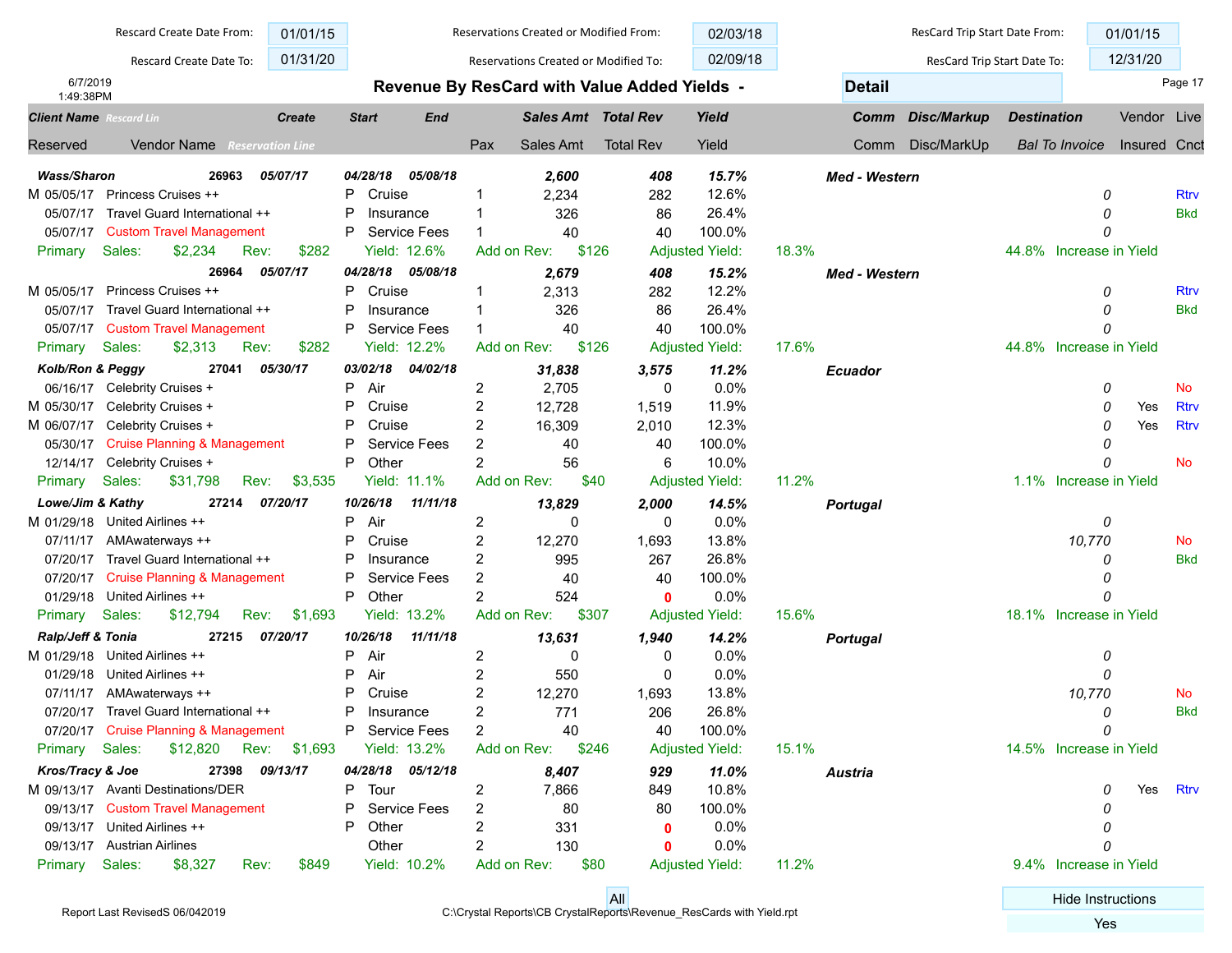|                                | Rescard Create Date From:               | 01/01/15                |                |                     |                | Reservations Created or Modified From: |                                                     | 02/03/18               |       |                     | ResCard Trip Start Date From: |                    |                         | 01/01/15     |             |
|--------------------------------|-----------------------------------------|-------------------------|----------------|---------------------|----------------|----------------------------------------|-----------------------------------------------------|------------------------|-------|---------------------|-------------------------------|--------------------|-------------------------|--------------|-------------|
|                                | Rescard Create Date To:                 | 01/31/20                |                |                     |                | Reservations Created or Modified To:   |                                                     | 02/09/18               |       |                     | ResCard Trip Start Date To:   |                    |                         | 12/31/20     |             |
| 6/7/2019<br>1:49:38PM          |                                         |                         |                |                     |                |                                        | <b>Revenue By ResCard with Value Added Yields -</b> |                        |       | <b>Detail</b>       |                               |                    |                         |              | Page 18     |
| <b>Client Name</b> Rescard Lin |                                         | <b>Create</b>           | <b>Start</b>   | <b>End</b>          |                | <b>Sales Amt Total Rev</b>             |                                                     | Yield                  |       | Comm                | Disc/Markup                   | <b>Destination</b> |                         | Vendor Live  |             |
| Reserved                       | <b>Vendor Name</b>                      | <b>Reservation Line</b> |                |                     | Pax            | Sales Amt                              | <b>Total Rev</b>                                    | Yield                  |       | Comm                | Disc/MarkUp                   |                    | <b>Bal To Invoice</b>   | Insured Cnct |             |
|                                | Johnson/Gerard and Me<br>27894          | 02/05/18                | 06/19/18       | 06/27/18            |                | 6.597                                  | 678                                                 | 10.3%                  |       | Jamaica             |                               |                    |                         |              |             |
|                                | A 02/05/18 Travel Impressions ++        |                         | P<br>Tour      |                     | 2              | 6.297                                  | 628                                                 | 10.0%                  |       |                     |                               |                    | 0                       | Yes          | <b>Rtrv</b> |
| A 02/05/18                     | <b>Couples Resorts</b>                  |                         | Tour           |                     | 2              | 250                                    | $\mathbf 0$                                         | 0.0%                   |       |                     |                               |                    | 0                       |              |             |
| A 02/05/18                     | <b>Custom Travel Management</b>         |                         | P              | Service Fees        | $\overline{2}$ | 50                                     | 50                                                  | 100.0%                 |       |                     |                               |                    |                         |              |             |
| Primary                        | Sales:<br>\$6,547<br>Rev:               | \$628                   |                | <b>Yield: 9.6%</b>  | Add on Rev:    | \$50                                   |                                                     | <b>Adjusted Yield:</b> | 10.4% |                     |                               |                    | 8.0% Increase in Yield  |              |             |
|                                | 27909                                   | 02/08/18                | 02/22/18       | 02/27/18            |                | 5.020                                  | 554                                                 | 11.0%                  |       | <b>Riviera Maya</b> |                               |                    |                         |              |             |
| A 02/08/18                     | Travel Impressions ++                   |                         | Tour<br>P      |                     | 2              | 4,970                                  | 504                                                 | 10.1%                  |       |                     |                               |                    | 0                       |              | <b>Rtrv</b> |
| A 02/08/18                     | <b>Custom Travel Management</b>         |                         | P.             | Service Fees        | $\overline{2}$ | 50                                     | 50                                                  | 100.0%                 |       |                     |                               |                    | $\Omega$                |              |             |
| Primary                        | Sales:<br>\$4,970<br>Rev:               | \$504                   |                | <b>Yield: 10.1%</b> | Add on Rev:    | \$50                                   |                                                     | <b>Adjusted Yield:</b> | 11.1% |                     |                               |                    | 9.9% Increase in Yield  |              |             |
| Kolb/Ron & Peggy               | 27917                                   | 02/09/18                | 05/19/19       | 06/02/19            |                | 16,004                                 | 2,120                                               | 13.2%                  |       | <b>Baltic</b>       |                               |                    |                         |              |             |
| A 02/09/18                     | Celebrity Cruises +                     |                         | P<br>Cruise    |                     | 2              | 15,964                                 | 2,080                                               | 13.0%                  |       |                     |                               |                    | 11,714                  |              | <b>Rtrv</b> |
| A 02/09/18                     | <b>Cruise Planning &amp; Management</b> |                         | P Service Fees |                     | 2              | 40                                     | 40                                                  | 100.0%                 |       |                     |                               |                    | 0                       |              |             |
| Primary                        | Sales:<br>\$15,964<br>Rev:              | \$2,080                 |                | <b>Yield: 13.0%</b> | Add on Rev:    | \$40                                   |                                                     | <b>Adjusted Yield:</b> | 13.3% |                     |                               | 1.9%               | Increase in Yield       |              |             |
|                                | <b>Evanichko/Stan and Nar</b><br>27920  | 02/09/18                | 07/31/18       | 08/10/18            |                | 26,123                                 | 4,781                                               | 18.3%                  |       | <b>Amsterdam</b>    |                               |                    |                         |              |             |
| A 02/09/18                     | Viking River Cruises +                  |                         | P<br>Cruise    |                     | 2              | 8.788                                  | 1,494                                               | 17.0%                  |       |                     |                               |                    | 0                       |              | <b>Rtrv</b> |
| A 02/09/18                     | Viking River Cruises +                  |                         | P<br>Cruise    |                     | 2              | 8.788                                  | 1.494                                               | 17.0%                  |       |                     |                               |                    | 0                       |              | <b>Rtrv</b> |
| A 02/09/18                     | Viking River Cruises +                  |                         | P<br>Cruise    |                     |                | 6,393                                  | 1,107                                               | 17.3%                  |       |                     |                               |                    | O                       |              | <b>Rtrv</b> |
| A 02/09/18                     | Travel Guard International ++           |                         | P<br>Insurance |                     | 2              | 995                                    | 267                                                 | 26.8%                  |       |                     |                               |                    | 0                       |              | <b>Rtrv</b> |
| A 02/09/18                     | Travel Guard International ++           |                         | P<br>Insurance |                     | $\overline{2}$ | 571                                    | 152                                                 | 26.7%                  |       |                     |                               |                    | 0                       |              | <b>Rtrv</b> |
| A 02/09/18                     | Travel Guard International ++           |                         | P<br>Insurance |                     |                | 438                                    | 116                                                 | 26.6%                  |       |                     |                               |                    | O                       |              | <b>Rtrv</b> |
| A 02/09/18                     | <b>Custom Travel Management</b>         |                         | P              | <b>Service Fees</b> | 5              | 150                                    | 150                                                 | 100.0%                 |       |                     |                               |                    |                         |              |             |
| Primary                        | Sales:<br>\$23,969<br>Rev:              | \$4,095                 |                | <b>Yield: 17.1%</b> | Add on Rev:    | \$685                                  |                                                     | <b>Adjusted Yield:</b> | 19.9% |                     |                               |                    | 16.7% Increase in Yield |              |             |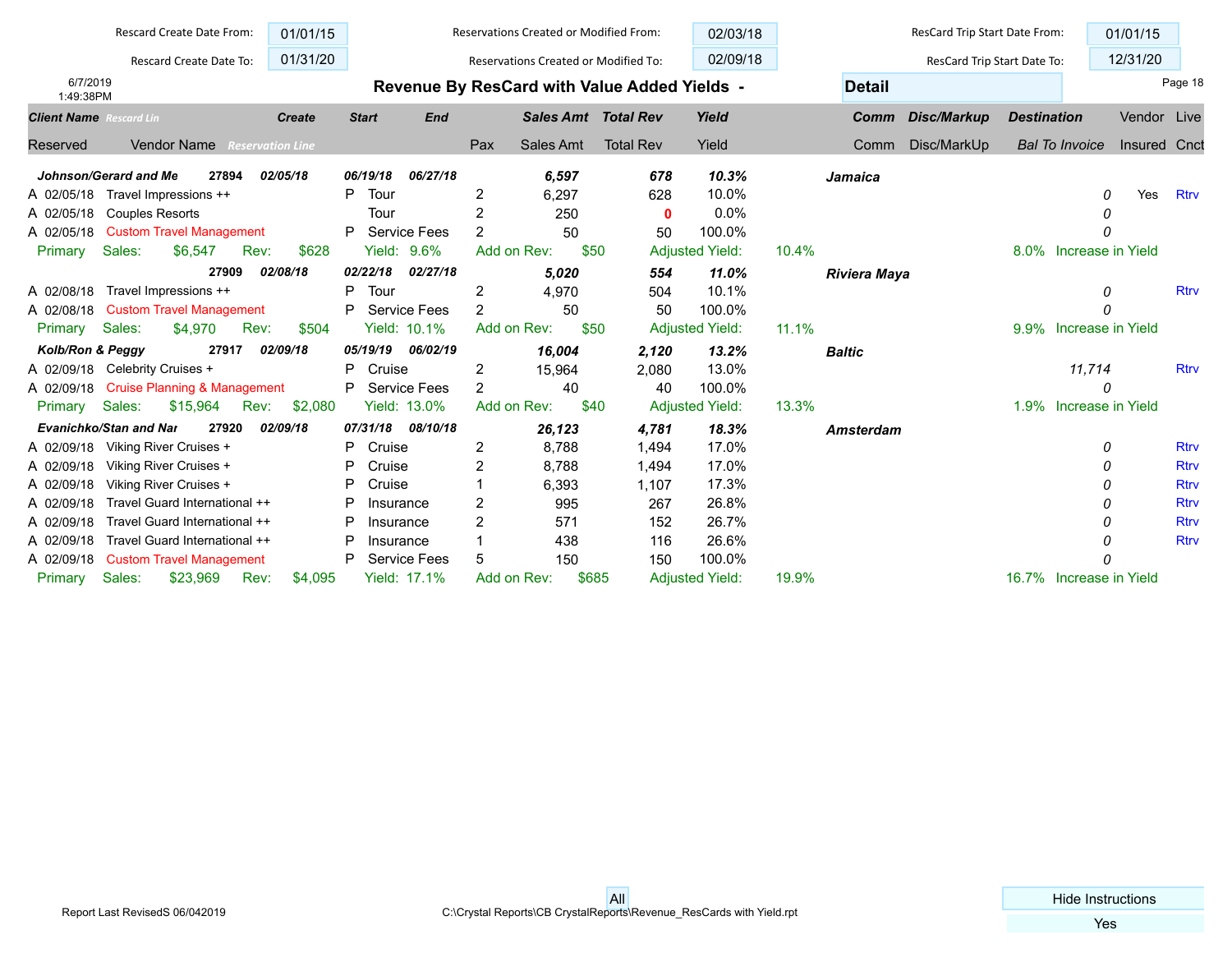|                         | <b>Rescard Create Date From:</b>      | 01/01/15           |                                                                                | <b>Reservations Created or Modified From:</b> |                           |                             | 02/03/18    |                                     |          | ResCard Trip Start Date From:                | 01/01/15           |         |
|-------------------------|---------------------------------------|--------------------|--------------------------------------------------------------------------------|-----------------------------------------------|---------------------------|-----------------------------|-------------|-------------------------------------|----------|----------------------------------------------|--------------------|---------|
|                         | <b>Rescard Create Date To:</b>        | 01/31/20           |                                                                                | Reservations Created or Modified To:          |                           | 02/09/18                    |             |                                     |          | ResCard Trip Start Date To:                  | 12/31/20           |         |
| 6/7/2019<br>1:49:38PM   |                                       |                    |                                                                                | Revenue By ResCard with Value Added Yields -  |                           |                             |             | <b>Detail</b>                       |          |                                              |                    | Page 19 |
| <b>Agent Name</b>       | <b>WO</b>                             |                    | <b>Sales Amt</b>                                                               | <b>Total Rev</b>                              | Yield                     | % of Total                  |             | <b>Avg Rev/ResCard</b>              |          |                                              | <b>RsCrds Rsr</b>  |         |
| <b>Windy Olsen CTC</b>  |                                       |                    | 160,564                                                                        | 22,719                                        | 14.1%                     | 31.1%                       |             | \$1,336                             |          |                                              | 17                 | 60      |
|                         |                                       | <b>Travel Type</b> | <b>Sales</b>                                                                   | <b>Revenue</b>                                | Yield                     | <b>VAY</b>                  | <b>Rsrv</b> | Paxs                                | Pax/Rsrv | <b>Revenue/Rsrv</b>                          | <b>Revenue/Pax</b> |         |
|                         | Cruise                                |                    | 129,166                                                                        | 18,117                                        | 14.0%                     |                             | 17          | 25                                  | 1.47     | 1,065.69                                     |                    | 724.67  |
|                         | Tour                                  |                    | 19,382                                                                         | 1,981                                         | 10.2%                     |                             | 4           | 8                                   | 2.00     | 495.23                                       |                    | 247.62  |
|                         | Other-Air, Car,                       |                    | 4,536                                                                          | 6                                             | $.1\%$                    |                             |             |                                     |          |                                              |                    |         |
|                         | Primary                               |                    | 153,084                                                                        | 20,103                                        | 13.1%                     | 13.1%                       |             |                                     |          |                                              |                    |         |
|                         | <b>Shore Excursions</b>               |                    |                                                                                |                                               | $-$ %                     | $-$ %                       |             |                                     |          |                                              |                    |         |
|                         | Insurance                             |                    | 6,630                                                                          | 1,766                                         | 26.6%                     | 1.2%                        | 13          | 17                                  | 1.31     | 135.81                                       |                    | 103.85  |
|                         | Fees                                  |                    | 850                                                                            | 850                                           | 100.0%                    | .6%                         | 17          | 29                                  | 1.71     | 50.00                                        |                    | 29.31   |
|                         | <b>Add on Revenue</b>                 |                    | 7,480                                                                          | 2,616                                         | 35.0%                     | 14.8%                       |             | :True Yield on <i>Primary Sales</i> |          | 13.0%                                        | Increase in Yield  |         |
| 17                      | <b>ResCards with fees of</b>          | 17                 | <b>Total ResCards</b>                                                          | $\mathbf{0}$<br>out of                        | 17                        | <b>Cruise ResCards with</b> |             |                                     |          | <b>0 Cruise Shore Excursion Reservations</b> |                    |         |
|                         | 15 Insurance ResCards of the 17 Total |                    | - 0 Declines, 0 Quotes, 11 Insurance Company Policies, 4 Supplier - 0 Had Both |                                               |                           |                             |             |                                     |          |                                              |                    |         |
|                         | Averages: ResCard Sales:              | \$9,445            | ResCard Rev:<br>\$1,336                                                        |                                               | <b>Reservation Sales:</b> | \$2,676                     |             | Reservation Rev:                    | \$379    | Reservations/Rescard:                        |                    | 3.5     |
| <b>Reservation Adds</b> |                                       | 15                 | \$53,984                                                                       | \$8,133                                       | 15.1%                     |                             |             |                                     |          |                                              |                    |         |